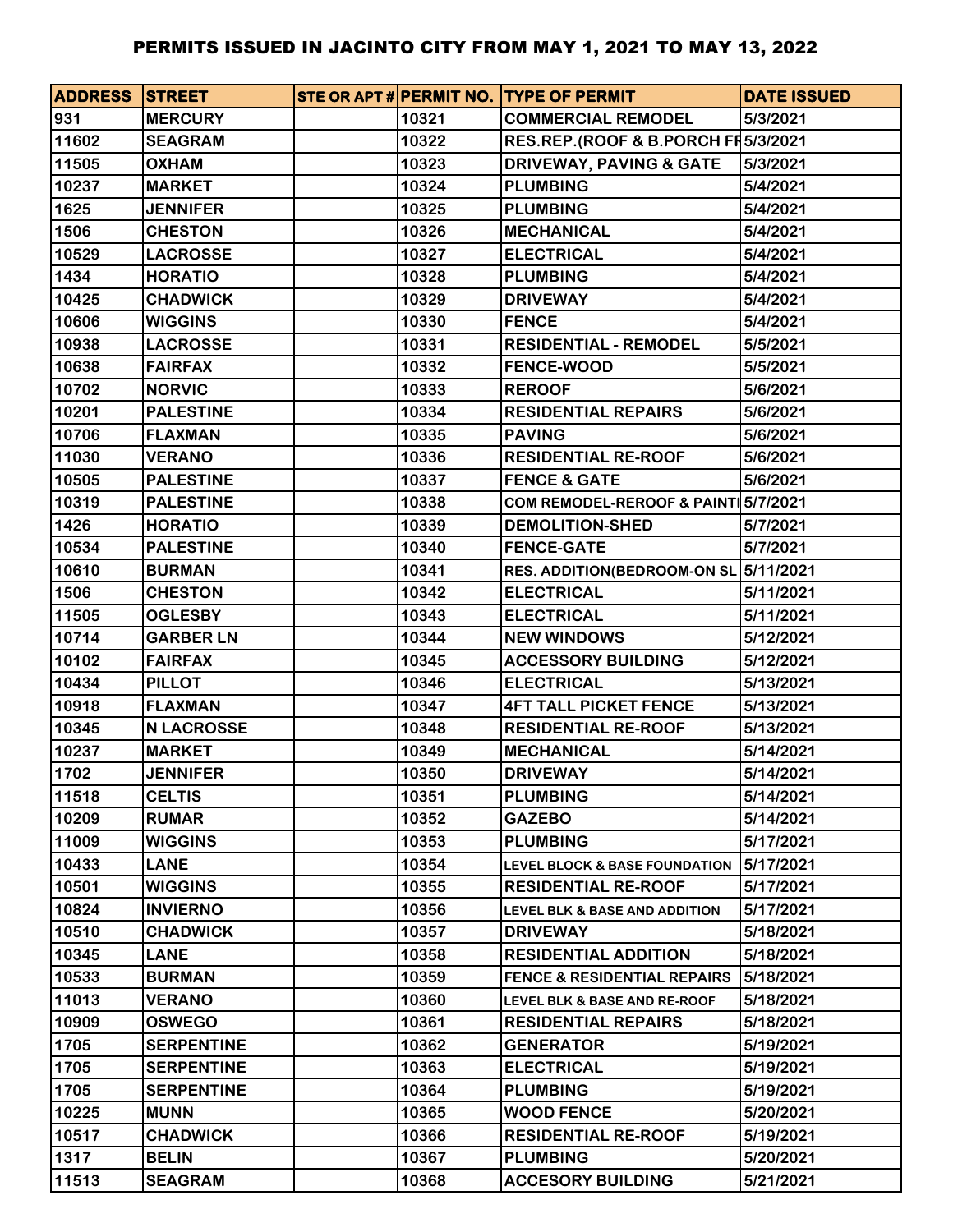| 10337           | <b>PILLOT</b>     |   | 10369 | <b>PAVING</b>                     | 5/21/2021 |
|-----------------|-------------------|---|-------|-----------------------------------|-----------|
| 1627            | <b>CHAZEN</b>     |   | 10370 | <b>RESIDENTIAL RE-ROOF</b>        | 5/21/2021 |
| 10510           | <b>FLAXMAN</b>    |   | 10371 | <b>FENCE</b>                      | 5/21/2021 |
| 10909           | <b>INVIERNO</b>   |   | 10372 | <b>RESIDENTIAL RE-ROOF</b>        | 6/4/2021  |
| 10727           | <b>MUNN</b>       |   | 10373 | <b>DRIVEWAY</b>                   | 5/25/2021 |
| 10402           | <b>FLAXMAN</b>    |   | 10374 | <b>RES.REP (WINDOWS)</b>          | 5/26/2021 |
| SC <sub>2</sub> | <b>BURMAN</b>     |   | 10375 | <b>ELECTRICAL</b>                 | 5/26/2021 |
| 10117           | <b>LANE</b>       |   | 10376 | <b>RES.REM.(SOLAR PANELS)</b>     | 5/26/2021 |
| 10117           | <b>LANE</b>       |   | 10377 | <b>ELECTRICAL</b>                 | 5/26/2021 |
| 10425           | <b>PILLOT</b>     |   | 10378 | <b>REROOF</b>                     | 5/26/2021 |
| 10346           | <b>MUNN</b>       |   | 10379 | <b>REROOF</b>                     | 5/26/2021 |
| 1022            | <b>AKRON</b>      |   | 10380 | <b>REROOF</b>                     | 5/26/2021 |
| 10922           | <b>LACROSSE</b>   |   | 10381 | <b>DRIVEWAY</b>                   | 5/27/2021 |
| 10713           | <b>FAIRFAX</b>    |   | 10382 | <b>ELECTRICAL</b>                 | 5/28/2021 |
| 1406            | <b>BELIN</b>      |   | 10383 | <b>GENERATOR</b>                  | 5/28/2021 |
| 1406            | <b>BELIN</b>      |   | 10384 | <b>ELECTRICAL</b>                 | 5/28/2021 |
| 1506            | <b>CHESTON</b>    |   | 10385 | <b>DRIVEWAY</b>                   | 5/28/2021 |
| 1701            | <b>CHAZEN</b>     |   | 10386 | PAVING(WALKWAY&PATIO)             | 5/28/2021 |
| 10429           | <b>LANE</b>       |   | 10387 | <b>PLUMBING</b>                   | 5/28/2021 |
| 10702           | <b>BURMAN</b>     |   | 10388 | <b>REPLACE SIDING</b>             | 6/1/2021  |
| 10502           | <b>PILLOT</b>     |   | 10389 | <b>DRIVEWAY</b>                   | 6/1/2021  |
| 1006            | <b>DACUS</b>      |   | 10390 | <b>PLUMBING</b>                   | 6/1/2021  |
| 10638           | <b>FAIRFAX</b>    |   | 10391 | <b>PAVING</b>                     | 6/1/2021  |
| 11419           | <b>MUNN</b>       |   | 10392 | <b>PLUMBING</b>                   | 6/2/2021  |
| 11030           | <b>VERANO</b>     |   | 10393 | <b>PATIO</b>                      | 6/2/2021  |
| 11037           | <b>MARKET</b>     |   | 10394 | <b>ELECTRICAL</b>                 | 6/3/2021  |
| 11618           | <b>SEAGRAM</b>    |   | 10395 | <b>DRIVEWAY</b>                   | 6/3/2021  |
| 11110           | <b>MUSCATINE</b>  |   | 10396 | <b>RESIDENTIAL REPAIRS</b>        | 6/3/2021  |
| 10533           | <b>WIGGINS</b>    |   | 10397 | <b>ELECTRICAL</b>                 | 6/4/2021  |
| 10533           | <b>WIGGINS</b>    |   | 10398 | SOLAR PANEL INSTALLATION 6/4/2021 |           |
| 10426           | <b>PALESTINE</b>  |   | 10399 | <b>GRADE/FILL DIRT</b>            | 6/4/2021  |
| 10213           | <b>BURMAN</b>     |   | 10400 | <b>ELECTRICAL</b>                 | 6/7/2021  |
| 11510           | <b>OXHAM</b>      |   | 10401 | <b>MECHANICAL</b>                 | 6/7/2021  |
| 1501            | <b>MERCURY</b>    |   | 10402 | <b>ELECTRICAL</b>                 | 6/7/2021  |
| 1006            | <b>DACUS</b>      |   | 10403 | <b>DEMOLITION-HOUSE</b>           | 6/8/2021  |
| 931             | <b>MERCURY</b>    | B | 10404 | <b>ELECTRICAL</b>                 | 6/9/2021  |
| 931             | <b>MERCURY</b>    | А | 10405 | ELECTRICAL #4124                  | 6/9/2021  |
| 10434           | <b>BURMAN</b>     |   | 10406 | <b>MECHANICAL</b>                 | 6/9/2021  |
| 10237           | <b>MARKET</b>     |   | 10407 | PLUMBING 4" FIRE LINE             | 6/9/2021  |
| 10309           | <b>PILLOT</b>     |   | 10408 | <b>PLUMBING</b>                   | 6/9/2021  |
| 10121           | <b>CHADWICK</b>   |   | 10409 | <b>ELECTRICAL</b>                 | 6/9/2021  |
| 10245           | <b>MUNN</b>       |   | 10410 | <b>DRIVEWAY</b>                   | 6/9/2021  |
| 1729            | <b>JENNIFER</b>   |   | 10411 | <b>REROOF AND REPAIR FENCE</b>    | 6/10/2021 |
| 10804           | <b>MUNN</b>       |   | 10412 | <b>ELECTRICAL</b>                 | 6/10/2021 |
| 1704            | <b>HOLLAND#1</b>  |   | 10413 | <b>GAS TEST</b>                   | 6/10/2021 |
| 10402           | <b>SLACROSSE</b>  |   | 10414 | <b>REROOF</b>                     | 6/10/2021 |
| 10329           | <b>NORVIC</b>     |   | 10415 | <b>PLUMBING</b>                   | 6/10/2021 |
| 10117           | <b>LANE</b>       |   | 10416 | <b>DRIVEWAY</b>                   | 6/10/2021 |
| 10334           | <b>N LACROSSE</b> |   | 10417 | <b>RESIDENTIAL REPAIRS</b>        | 6/10/2021 |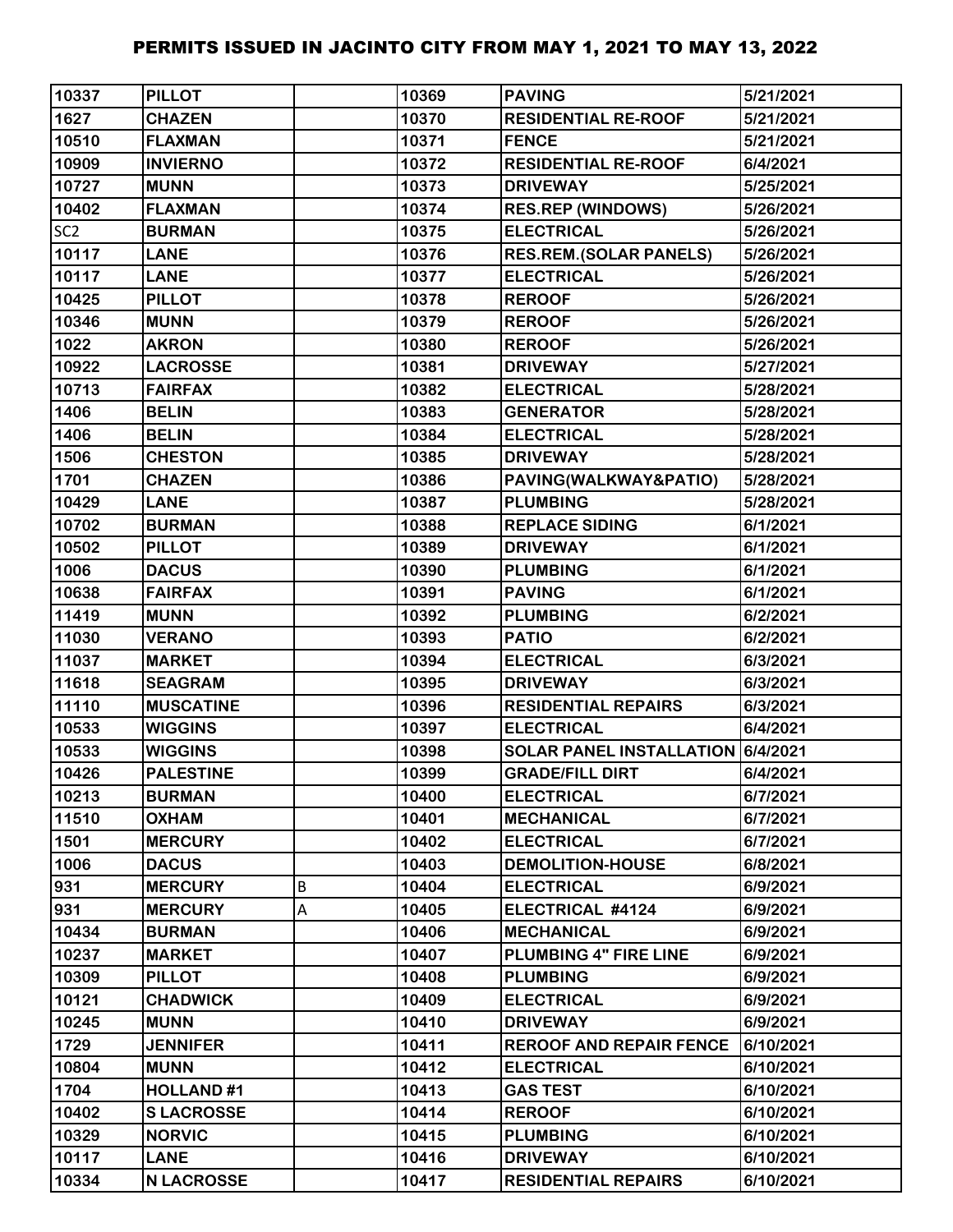| 11211 | <b>MUNN</b>         |     | 10418 | <b>PAVING CRUSHED ASPHALT</b>         | 6/11/2021 |
|-------|---------------------|-----|-------|---------------------------------------|-----------|
| 10222 | <b>WIGGINS</b>      |     | 10419 | <b>RESIDENTIAL RE-ROOF</b>            | 6/14/2021 |
| 1522  | <b>CHESTON</b>      |     | 10420 | <b>RESIDENTIAL RE-ROOF</b>            | 6/14/2021 |
| 1501  | <b>SERPENTINE</b>   |     | 10421 | <b>RESIDENTIAL RE-ROOF</b>            | 6/15/2021 |
| 10301 | <b>FAIRFAX</b>      |     | 10422 | <b>RESIDENTIAL RE-ROOF</b>            | 6/15/2021 |
| 1406  | <b>BELIN</b>        |     | 10423 | <b>PLUMBING</b>                       | 6/16/2021 |
| 10511 | <b>LACROSSE</b>     | 239 | 10424 | <b>ELECTRICAL</b>                     | 6/16/2021 |
| 10511 | <b>LACROSSE</b>     | 240 | 10425 | <b>ELECTRICAL</b>                     | 6/16/2021 |
| 10511 | <b>LACROSSE</b>     | 228 | 10426 | <b>ELECTRICAL</b>                     | 6/16/2021 |
| 10511 | <b>LACROSSE</b>     |     | 10427 | <b>ELECTRICAL</b>                     | 6/16/2021 |
| 11121 | <b>MARKET D</b>     |     | 10428 | <b>COMMERCIAL RE-ROOF</b>             | 6/16/2021 |
| 10337 | <b>BURMAN</b>       |     | 10429 | <b>FENCE</b>                          | 6/16/2021 |
| 10201 | <b>PALESTINE</b>    |     | 10430 | <b>ELECTRICAL</b>                     | 6/17/2021 |
| 10611 | <b>PALESTINE</b>    |     | 10431 | PARTIAL DEMOLITION BACK BLD 6/17/2021 |           |
| 10326 | <b>PALESTINE</b>    | В   | 10432 | <b>ELECTRICAL</b>                     | 6/17/2021 |
| 10209 | <b>RUMAR</b>        |     | 10433 | <b>WOOD SHED</b>                      | 6/18/2021 |
| 10102 | <b>NORVIC</b>       |     | 10434 | <b>RES.RE-ROOF</b>                    | 6/21/2021 |
| 10206 | <b>FLAXMAN</b>      |     | 10435 | <b>WOOD FENCE</b>                     | 6/21/2021 |
| 1611  | <b>JENNIFER</b>     |     | 10436 | <b>FENCE</b>                          | 6/21/2021 |
| 1418  | <b>JENNIFER</b>     |     | 10437 | <b>PLB</b>                            | 6/23/2021 |
| 10309 | <b>PILLOT</b>       |     | 10438 | <b>ELEC</b>                           | 6/23/2021 |
| 10610 | <b>BURMAN</b>       |     | 10439 | <b>PLB</b>                            | 6/24/2021 |
| 10613 | <b>FAIRFAX</b>      |     | 10440 | <b>LEVEL-BLK &amp; BASE</b>           | 6/25/2021 |
| 1418  | <b>HORATIO</b>      |     | 10441 | DRIVEWAY & METAL CARPORT 6/25/2021    |           |
| 10606 | <b>PILLOT</b>       |     | 10443 | <b>PAVING</b>                         | 6/25/2021 |
| 10630 | <b>FLAXMAN</b>      |     | 10444 | <b>PLB</b>                            | 6/25/2021 |
| 1113  | <b>SIESTA</b>       |     | 10445 | <b>PLB</b>                            | 6/25/2021 |
| 10438 | <b>MUSCATINE</b>    |     | 10446 | <b>PAVING</b>                         | 6/25/2021 |
| 10145 | <b>MUNN</b>         |     | 10447 | <b>WOOD FENCE</b>                     | 6/25/2021 |
| 10217 | <b>PILLOT</b>       |     | 10448 | <b>WOOD FENCE</b>                     | 6/25/2021 |
| 10430 | <b>MUSCATINE</b>    |     | 10449 | <b>MECHANICAL</b>                     | 6/25/2021 |
| 10617 | <b>FLAXMAN</b>      |     | 10450 | <b>RESIDENTIAL RE-ROOF</b>            | 6/28/2021 |
| 9990  | <b>EAST FWY</b>     |     | 10451 | STORM DAMAGE DEMOLITION 6/29/2021     |           |
| 11030 | <b>VERANO</b>       |     | 10452 | <b>CARPORT</b>                        | 6/29/2021 |
| 10910 | <b>MUNN</b>         |     | 10453 | <b>ELECTRICAL</b>                     | 6/30/2021 |
| 10618 | <b>PILLOT</b>       |     | 10454 | <b>PAVING</b>                         | 7/1/2021  |
| 10506 | <b>WIGGINS</b>      |     | 10455 | PORCH AND RES. RE-ROOF                | 7/1/2021  |
| 10134 | <b>PILLOT</b>       |     | 10456 | <b>FENCE</b>                          | 7/1/2021  |
| 1722  | <b>CHAZEN</b>       |     | 10457 | <b>REPAIR PORCH &amp; SHED</b>        | 7/1/2021  |
| 10309 | <b>PILLOT</b>       |     | 10458 | <b>DEMOLITION OF GARAGE</b>           | 7/1/2021  |
| 10138 | <b>MUSCATINE</b>    |     | 10459 | <b>ELECTRICAL</b>                     | 7/2/2021  |
| 10911 | <b>MUNN</b>         |     | 10460 | <b>CARPORT</b>                        | 7/2/2021  |
| 10417 | <b>N OSWEGO</b>     |     | 10461 | <b>FENCE</b>                          | 7/2/2021  |
| 10625 | <b>NORVIC</b>       |     | 10462 | <b>RESIDENTIAL REPAIRS</b>            | 7/6/2021  |
| 10625 | <b>NORVIC</b>       |     | 10463 | <b>PLUMBING</b>                       | 7/6/2021  |
| 10314 | <b>FLAXMAN</b>      |     | 10464 | <b>RESIDENTIAL RE-ROOF</b>            | 7/6/2021  |
| 9990  | <b>EAST FREEWAY</b> | C   | 10465 | <b>ELECTRICAL</b>                     | 7/7/2021  |
| 9701  | <b>MARKET</b>       |     | 10466 | <b>ELECTRICAL</b>                     | 7/7/2021  |
| 10521 | <b>WIGGINS</b>      |     | 10467 | REPLACE SIDING AND WINDOW 7/7/2021    |           |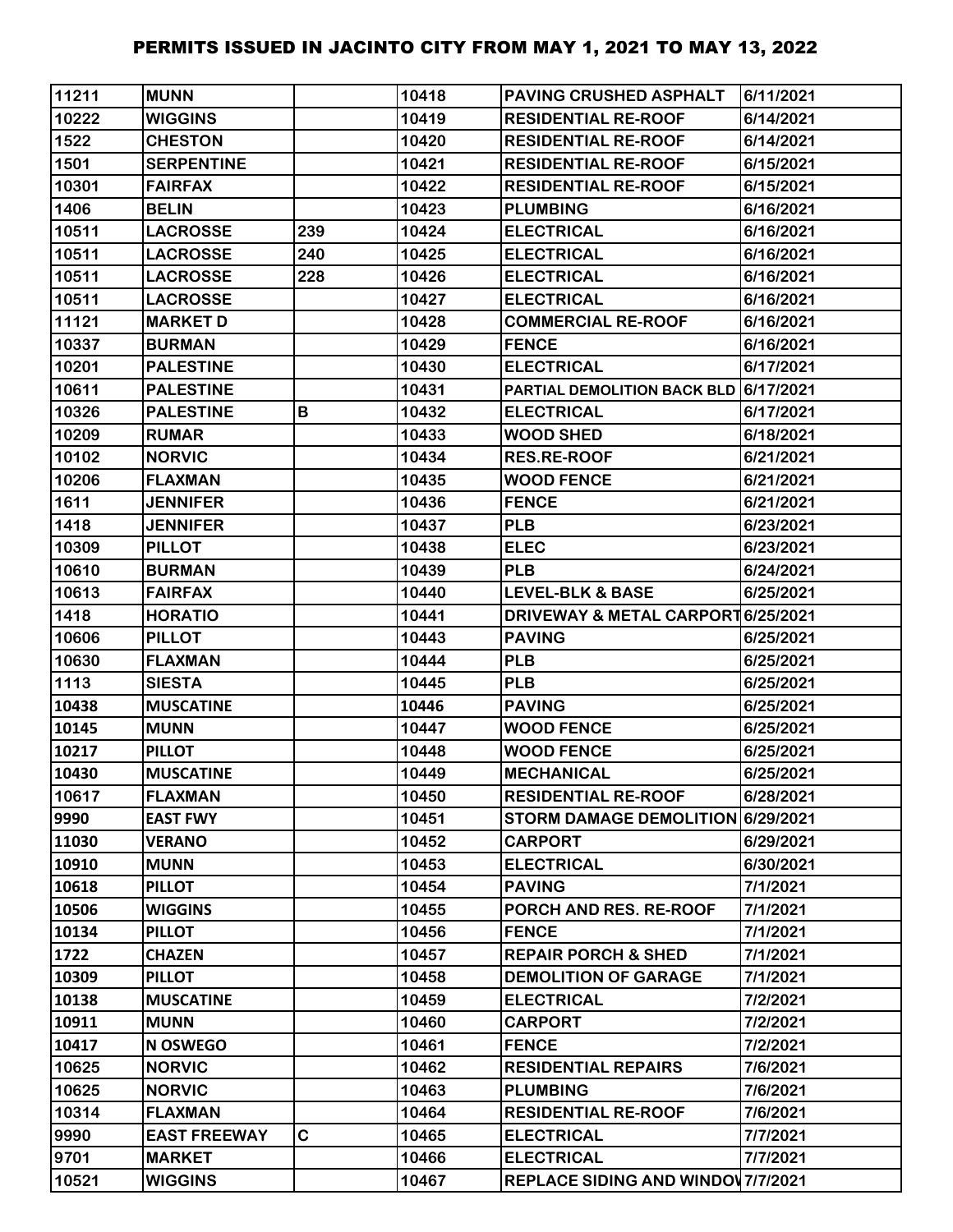| 10129 | <b>FAIRFAX</b>    |   | 10468 | <b>RESIDENTIAL RE-ROOF</b>                    | 7/7/2021  |
|-------|-------------------|---|-------|-----------------------------------------------|-----------|
| 10414 | <b>FLAXMAN</b>    |   | 10469 | <b>RESIDENTIAL RE-ROOF</b>                    | 7/7/2021  |
| 10414 | <b>SLACROSSE</b>  |   | 10470 | <b>RESIDENTIAL ADDITION &amp; POR7/7/2021</b> |           |
| 10733 | <b>BURMAN</b>     |   | 10471 | <b>PAVING</b>                                 | 7/8/2021  |
| 9990  | <b>EAST FWY</b>   | B | 10472 | <b>PLUMBING</b>                               | 7/8/2021  |
| 1317  | <b>SERPENTINE</b> |   | 10473 | <b>RESIDENTIAL RE-ROOF</b>                    | 7/9/2021  |
| 10430 | <b>MUSCATINE</b>  |   | 10474 | <b>ELECTRICAL</b>                             | 7/9/2021  |
| 10430 | <b>PALESTINE</b>  |   | 10475 | <b>BRICK SIDING</b>                           | 7/9/2021  |
| 9990  | <b>EAST FWY</b>   |   | 10476 | <b>COMMERCIAL REMODEL</b>                     | 7/12/2021 |
| 10613 | <b>MUSCATINE</b>  |   | 10477 | <b>ELECTRICAL</b>                             | 7/12/2021 |
| 10309 | <b>PILLOT</b>     |   | 10478 | <b>FENCE</b>                                  | 7/12/2021 |
| 10941 | <b>VERANO</b>     |   | 10479 | <b>REROOF</b>                                 | 7/13/2021 |
| 11618 | <b>SEAGRAM</b>    |   | 10480 | <b>RESIDENTIAL REPAIRS</b>                    | 7/13/2021 |
| 918   | <b>MERCURY</b>    | 1 | 10481 | <b>COMMERCIAL REMODEL</b>                     | 7/13/2021 |
| 1702  | <b>BELIN</b>      |   | 10482 | <b>RESIDENTIAL ADDITION</b>                   | 7/13/2021 |
| 10129 | <b>CHADWICK</b>   |   | 10483 | <b>RESIDENTIAL RE-ROOF</b>                    | 7/14/2021 |
| 1705  | <b>SERPENTINE</b> |   | 10484 | <b>PLUMBING</b>                               | 7/14/2021 |
| 10341 | <b>PALESTINE</b>  |   | 10485 | 2 WALL SIGNS & ONE POLE SI07/14/2021          |           |
| 10341 | <b>PALESTINE</b>  |   | 10486 | <b>ELECTRICAL FOR SIGNS</b>                   | 7/14/2021 |
| 11406 | <b>MUNN</b>       |   | 10487 | <b>PAVING (IN BACK)</b>                       | 7/15/2021 |
| 10421 | <b>LANE</b>       |   | 10488 | <b>PLUMBING</b>                               | 7/16/2021 |
| 918   | <b>MERCURY</b>    | 1 | 10489 | <b>ELECTRICAL</b>                             | 7/16/2021 |
| 1602  | <b>CASPERSON</b>  |   | 10490 | <b>RESIDENTIAL RE-ROOF</b>                    | 7/16/2021 |
| 10517 | <b>WIGGINS</b>    |   | 10491 | <b>RESIDENTIAL REPAIRS</b>                    | 7/16/2021 |
| 10517 | <b>WIGGINS</b>    |   | 10492 | <b>ELECTRICAL</b>                             | 7/16/2021 |
| 10345 | <b>LANE</b>       |   | 10493 | <b>ELECTRICAL</b>                             | 7/19/2021 |
| 10533 | <b>WIGGINS</b>    |   | 10494 | 2 DRIVEWAYS                                   | 7/20/2021 |
| 1101  | <b>HOLLAND</b>    | В | 10495 | <b>ELECTRICAL</b>                             | 7/20/2021 |
| 10117 | <b>RUMAR</b>      |   | 10496 | <b>RESIDENTIAL RE-ROOF</b>                    | 7/20/2021 |
| 10345 | <b>LAND</b>       |   | 10497 | <b>PLUMBING</b>                               | 7/20/2021 |
| 10114 | <b>CHADWICK</b>   |   | 10498 | <b>ELECTRICAL</b>                             | 7/21/2021 |
| 10241 | <b>FLAXMAN</b>    |   | 10499 | <b>FENCE</b>                                  | 7/21/2021 |
| 10337 | <b>PILLOT</b>     |   | 10500 | <b>GARAGE ADDIITION</b>                       | 7/21/2021 |
| 11502 | <b>TILLIA</b>     |   | 10501 | <b>PLUMBING</b>                               | 7/21/2021 |
| 10521 | <b>WIGGINS</b>    |   | 10502 | <b>RESIDENTIAL RE-ROOF</b>                    | 7/21/2021 |
| 1626  | <b>JENNIFER</b>   |   | 10503 | <b>RESIDENTIAL REPAIRS</b>                    | 7/21/2021 |
| 11009 | <b>MUSCATINE</b>  |   | 10504 | <b>FENCE</b>                                  | 7/22/2021 |
| 10309 | <b>PILLOT</b>     |   | 10505 | <b>CARPORT</b>                                | 7/23/2021 |
| 1613  | <b>MERCURY</b>    |   | 10506 | <b>NEW COMMERCIAL BUILDING 17/26/2021</b>     |           |
| 1725  | <b>HOLLAND</b>    |   | 10507 | <b>GRADE/FILL DIRT</b>                        | 7/26/2021 |
| 11005 | <b>MUSCATINE</b>  |   | 10508 | <b>FENCE</b>                                  | 7/26/2021 |
| 10417 | N OSWEGO          |   | 10509 | <b>6 FT WOODEN GATE</b>                       | 7/27/2021 |
| 11009 | <b>LACROSSE</b>   |   | 10510 | <b>RES. FOUNDATION REPAIR</b>                 | 7/28/2021 |
| 11017 | <b>LACROSSE</b>   |   | 10511 | <b>RESIDENTIAL FOUNDATION RE7/28/2021</b>     |           |
| 10506 | <b>PILLOT</b>     |   | 10512 | <b>METAL CARPORT</b>                          | 7/28/2021 |
| 10217 | <b>FLAXMAN</b>    |   | 10513 | <b>ACCESSORY BUILDING</b>                     | 7/29/2021 |
| 10518 | <b>WIGGINS</b>    |   | 10514 | <b>DRIVEWAY</b>                               | 7/29/2021 |
| 10414 | <b>SLACROSSE</b>  |   | 10515 | <b>ELECTRICAL</b>                             | 7/29/2021 |
| 1406  | <b>SERPENTINE</b> |   | 10516 | <b>RESIDENTIAL RE-ROOF</b>                    | 7/30/2021 |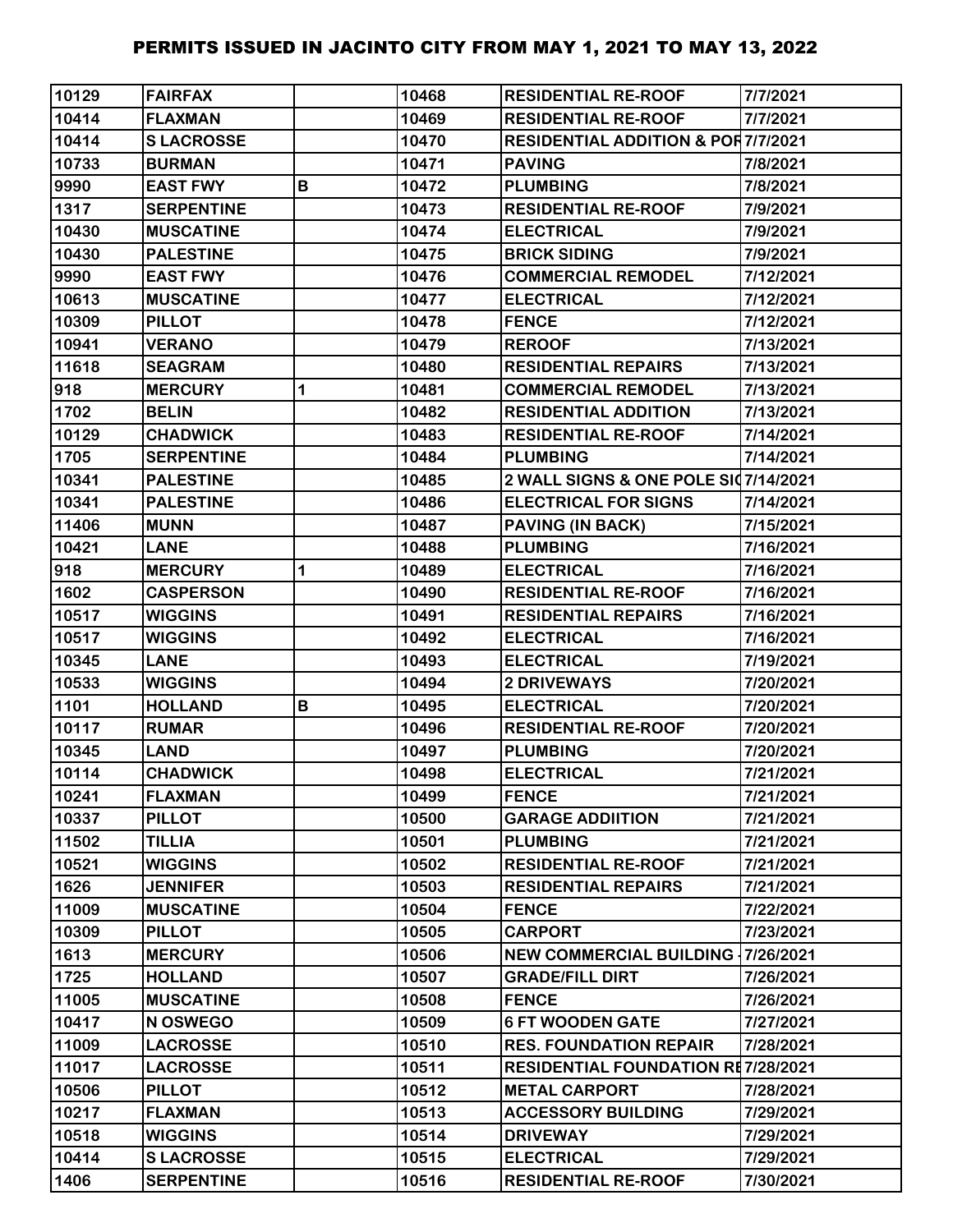| 10406 | <b>MUNN</b>       |     | 10517 | <b>RESIDENTIAL RE-ROOF</b>         | 8/2/2021  |
|-------|-------------------|-----|-------|------------------------------------|-----------|
| 10313 | <b>WIGGINS</b>    |     | 10518 | <b>PLUMBING</b>                    | 8/3/2021  |
| 1721  | <b>CHESTON</b>    |     | 10519 | <b>GATE</b>                        | 8/3/2021  |
| 1401  | <b>SERPENTINE</b> |     | 10520 | <b>FENCE</b>                       | 8/3/2021  |
| 1109  | <b>MERCURY</b>    |     | 10521 | <b>WOOD FENCE</b>                  | 8/3/2021  |
| 1106  | <b>DACUS</b>      |     | 10522 | <b>FENCE</b>                       | 8/3/2021  |
| 1407  | <b>HORATIO</b>    |     | 10523 | <b>RESIDENTIAL REPAIRS</b>         | 8/5/2021  |
| 11519 | <b>MARKET ST</b>  |     | 10524 | PLB- UNDERGROUND 6"FIRE LINE       | 8/4/2021  |
| 10827 | <b>FLAXMAN</b>    |     | 10525 | <b>MECHANICAL</b>                  | 8/6/2021  |
| 10934 | <b>LACROSSE</b>   |     | 10526 | <b>PLUMBING</b>                    | 8/6/2021  |
| 11109 | <b>VERANO</b>     |     | 10527 | <b>PLUMBING</b>                    | 8/9/2021  |
| 11505 | <b>OGLESBY</b>    |     | 10528 | <b>ELECTRICAL</b>                  | 8/10/2021 |
| 10705 | <b>MUSCATINE</b>  |     | 10529 | <b>CARPORT-METAL</b>               | 8/10/2021 |
| 10825 | <b>MUSCATINE</b>  |     | 10530 | <b>REPLACE SIDING</b>              | 8/10/2021 |
| 935   | <b>MERCURY</b>    |     | 10531 | <b>DOUBLE SIDED SIGN</b>           | 8/10/2021 |
| 935   | <b>MERCURY</b>    |     | 10532 | <b>ELECTRICAL</b>                  | 8/10/2021 |
| 10249 | <b>BURMAN</b>     |     | 10533 | <b>PAVING</b>                      | 8/10/2021 |
| 10506 | <b>CHADWICK</b>   |     | 10534 | <b>DRIVEWAY</b>                    | 8/10/2021 |
| 10530 | <b>PALESTINE</b>  |     | 10535 | <b>RESIDENTIAL - REMODEL</b>       | 8/11/2021 |
| 11410 | <b>EAST FWY</b>   | 150 | 10536 | <b>WALL SIGN</b>                   | 8/11/2021 |
| 11410 | <b>EAST FWY</b>   | 150 | 10537 | <b>ELECTRICAL</b>                  | 8/11/2021 |
| 11030 | <b>VERANO</b>     |     | 10538 | <b>DRIVEWAY</b>                    | 8/11/2021 |
| 1622  | <b>CHESTON</b>    |     | 10539 | <b>PLUMBING</b>                    | 8/12/2021 |
| 11022 | <b>FLAXMAN</b>    |     | 10540 | <b>PLUMBING</b>                    | 8/12/2021 |
| 10634 | <b>WIGGINS</b>    |     | 10541 | <b>RESIDENTIAL RE-ROOF</b>         | 8/12/2021 |
| 10249 | <b>WIGGINS</b>    |     | 10542 | <b>RESIDENTIAL RE-ROOF</b>         | 8/12/2021 |
| 10425 | <b>FLAXMAN</b>    |     | 10543 | <b>RESIDENTIAL RE-ROOF</b>         | 8/13/2021 |
| 10509 | <b>LANE</b>       |     | 10544 | <b>CARPORT</b>                     | 8/13/2021 |
| 1306  | <b>SERPENTINE</b> |     | 10545 | <b>RESIDENTIAL RE-ROOF</b>         | 8/16/2021 |
| 10821 | <b>LANE</b>       |     | 10546 | PAVING(ASPHALT OVERLAY-P 8/16/2021 |           |
| 10345 | N OSWEGO          |     | 10547 | <b>ELECTRICAL</b>                  | 8/16/2021 |
| 1106  | <b>DACUS</b>      |     | 10548 | <b>DEMOLITION OF GARAGE</b>        | 8/16/2021 |
| 1722  | <b>CASPERSON</b>  |     | 10549 | <b>REROOF</b>                      | 8/16/2021 |
| 1529  | <b>JENNIFER</b>   |     | 10550 | <b>MECHANICAL</b>                  | 8/17/2021 |
| 11514 | <b>CELTIS</b>     |     | 10551 | <b>DRIVEWAY</b>                    | 8/17/2021 |
| 10629 | <b>BURMAN</b>     |     | 10552 | <b>DRIVEWAY</b>                    | 8/17/2021 |
| 11102 | <b>EAST FWY</b>   | В   | 10552 | <b>ELECTRICAL</b>                  | 2/11/2021 |
| 10101 | <b>PILLOT</b>     |     | 10553 | <b>RESIDENTIAL REPAIRS</b>         | 8/18/2021 |
| 1525  | <b>CHESTON</b>    |     | 10554 | <b>RESIDENTIAL RE-ROOF</b>         | 8/18/2021 |
| 1613  | <b>MERCURY</b>    |     | 10555 | <b>PLUMBING</b>                    | 8/18/2021 |
| 1413  | <b>CHESTON</b>    |     | 10556 | <b>FENCE</b>                       | 8/19/2021 |
| 10731 | <b>MUNN</b>       |     | 10557 | <b>FENCE</b>                       | 8/20/2021 |
| 10727 | <b>MUNN</b>       |     | 10558 | <b>FENCE</b>                       | 8/20/2021 |
| 10901 | <b>MARKET</b>     |     | 10559 | <b>PAVING</b>                      | 8/20/2021 |
| 10705 | <b>BURMAN</b>     |     | 10560 | <b>MECHANICAL</b>                  | 8/20/2021 |
| 10533 | <b>WIGGINS</b>    |     | 10561 | <b>FENCE</b>                       | 8/20/2021 |
| 1407  | <b>HORATIO</b>    |     | 10562 | <b>PAVING</b>                      | 8/23/2021 |
| 1430  | <b>HORATIO</b>    |     | 10563 | <b>CARPORT AND PAVING</b>          | 8/23/2021 |
| 11017 | <b>LACROSSE</b>   |     | 10564 | <b>RESIDENTIAL REPAIRS</b>         | 8/24/2021 |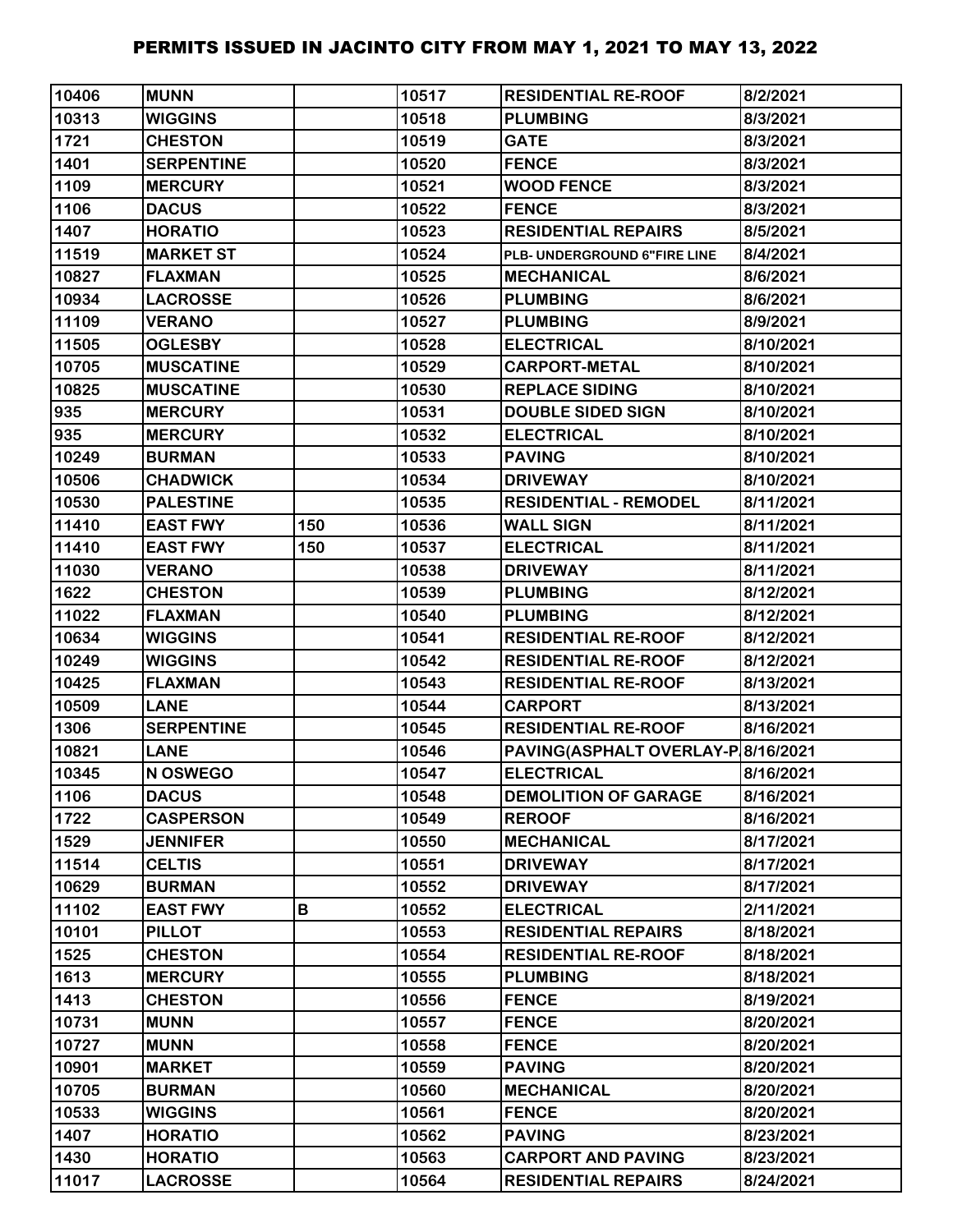| 1529  | <b>JENNIFER</b>     |     | 10565     | <b>PLUMBING</b>                        | 8/25/2021 |
|-------|---------------------|-----|-----------|----------------------------------------|-----------|
| 918   | <b>MERCURY</b>      |     | 110566    | <b>PLUMBING</b>                        | 8/26/2021 |
| 10610 | <b>LACROSSE</b>     |     | 10567     | <b>DRIVEWAY</b>                        | 8/26/2021 |
| 10906 | <b>FLAXMAN</b>      |     | 10568     | <b>BACK PORCH</b>                      | 8/26/2021 |
| 10342 | <b>NORVIC</b>       |     | 10569     | PAVING-SLAB ONLY                       | 8/27/2021 |
| 10602 | <b>PILLOT</b>       |     | 10570     | <b>RES. REP (REPLACE POST</b>          | 8/27/2021 |
| 10138 | <b>CHADWICK</b>     |     | 10571     | <b>REROOF-SHINGLES ONLY</b>            | 8/30/2021 |
| 10145 | <b>WIGGINS</b>      |     | 10572     | <b>FENCE-WOOD</b>                      | 8/30/2021 |
| 10821 | <b>MUSCATINE</b>    |     | 10573     | <b>RESIDENTIAL REPAIRS</b>             | 8/31/2021 |
| 10114 | <b>PALESTINE</b>    |     | 10574     | <b>DEMOLITION OF EXISTING</b>          | 8/31/2021 |
| 10324 | <b>PALESTINE</b>    |     | 10575     | <b>PLUMBING</b>                        | 8/31/2021 |
| 11410 | <b>EAST FWY</b>     |     | 150 10576 | <b>ELECTRICAL</b>                      | 9/1/2021  |
| 1715  | <b>HOLLAND</b>      |     | 10577     | <b>ELECTRICAL</b>                      | 9/1/2021  |
| 11505 | <b>OGLESBY</b>      |     | 10578     | <b>PLUMBING</b>                        | 9/2/2021  |
| 10501 | <b>MUSCATINE</b>    |     | 10579     | <b>DEMOLITION OF INTERIOR</b>          | 9/3/2021  |
| 1704  | <b>HOLLAND</b>      |     | 10580     | <b>RESIDENTIAL RE-ROOF</b>             | 9/3/2021  |
| 1414  | <b>HORATIO</b>      |     | 10581     | <b>PLUMBING</b>                        | 9/7/2021  |
| 10145 | <b>CHADWICK</b>     |     | 10582     | <b>RESIDENTIAL RE-ROOF</b>             | 9/7/2021  |
| 10114 | <b>PALESTINE</b>    |     | 10583     | <b>PLUMBING DISCONNECT</b>             | 9/7/2021  |
| 10402 | <b>S OSWEGO</b>     |     | 10584     | <b>DRIVEWAY</b>                        | 9/7/2021  |
| 10342 | <b>NORVIC</b>       |     | 10585     | <b>PLUMBING</b>                        | 9/7/2021  |
| 10214 | <b>PALESTINE</b>    |     | 10586     | DEMOLITION OF PORCH & SHE9/8/2021      |           |
| 1101  | <b>SIESTA</b>       |     | 10587     | <b>DEMOLITION-GARAGE</b>               | 9/8/2021  |
| 1026  | <b>AKRON</b>        |     | 10588     | RESIDENTIAL RE-ROOF (GARA 9/8/2021     |           |
| 10237 | <b>PILLOT</b>       |     | 10589     | NEW RESIDENTIAL - BUILDING 9/9/2021    |           |
| 11410 | <b>EAST FWY 150</b> | 150 | 10590     | <b>COMMERCIAL REMODEL</b>              | 9/9/2021  |
| 11202 | <b>OSWEGO</b>       |     | 10591     | <b>FOUNDATION REPAIR</b>               | 9/9/2021  |
| 10346 | <b>CHADWICK</b>     |     | 10592     | <b>FENCE-IRON- 6FT TALL</b>            | 9/9/2021  |
| 10705 | <b>FLAXMAN</b>      |     | 10593     | <b>ELECTRICAL</b>                      | 9/9/2021  |
| 9701  | <b>MARKET</b>       |     | 10594     | <b>COMMERCIAL REMODEL</b>              | 9/9/2021  |
| 10401 | <b>PALESTINE</b>    |     | 10595     | <b>ELECTRICAL</b>                      | 9/9/2021  |
| 10118 | <b>WIGGINS</b>      |     | 10596     | <b>REROOF</b>                          | 9/8/2021  |
| 1305  | <b>KILROY</b>       |     | 10597     | <b>ELECTRICAL</b>                      | 9/9/2021  |
| 10345 | <b>N LACROSSE</b>   |     | 10598     | <b>FRONT PORCH</b>                     | 9/9/2021  |
| 10634 | <b>MUNN</b>         |     | 10599     | SOLAR PANEL INSTALLATION 9/10/2021     |           |
| 10634 | <b>MUNN</b>         |     | 10600     | <b>ELECTRICAL</b>                      | 9/10/2021 |
| 10242 | <b>PALESTINE</b>    |     | 10601     | <b>RESIDENTIAL REPAIRS-PAINT &amp;</b> | 9/10/2021 |
| 10414 | <b>CHADWICK</b>     |     | 10602     | <b>RESIDENTIAL-REMODEL( ADDITI</b>     | 9/10/2021 |
| 10205 | <b>LANE</b>         |     | 10603     | <b>RESIDENTIAL REPAIR</b>              | 9/13/2021 |
| 10509 | <b>BURMAN</b>       |     | 10604     | <b>CARPORT</b>                         | 9/14/2021 |
| 10602 | <b>LANE</b>         |     | 10605     | PORCH & REPAIR BALCONY                 | 9/16/2021 |
| 11420 | <b>LANE</b>         |     | 10606     | <b>RE-ROOF</b>                         | 9/16/2021 |
| 10313 | <b>WIGGINS</b>      |     | 10607     | <b>RES.REPAIRS</b>                     | 9/16/2021 |
| 11613 | <b>FLAXMAN</b>      |     | 10608     | <b>DRIVEWAY</b>                        | 9/16/2021 |
| 10337 | <b>BURMAN</b>       |     | 10609     | <b>FENCE</b>                           | 9/17/2021 |
| 11601 | <b>CELTIS</b>       |     | 10610     | <b>ELECTRICAL</b>                      | 9/17/2021 |
| 11605 | <b>CELTIS</b>       |     | 10611     | <b>ELECTRICAL</b>                      | 9/17/2021 |
| 1301  | <b>JENNIFER</b>     |     | 10612     | <b>ELECTRICAL</b>                      | 9/17/2021 |
| 10129 | <b>FAIRFAX</b>      |     | 10613     | <b>FENCE</b>                           | 9/17/2021 |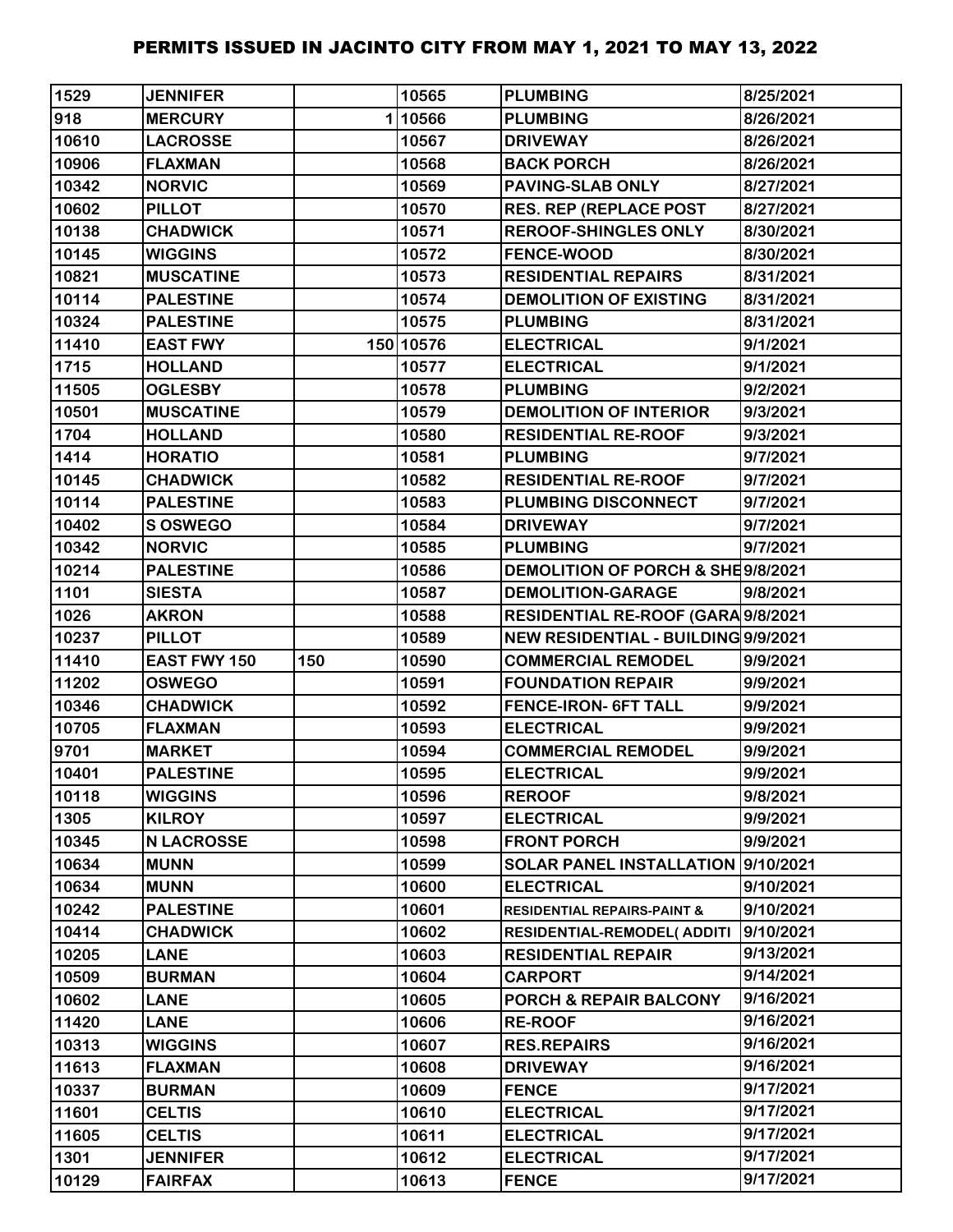| 1101  | <b>HOLLAND</b>    |     | 10614 | <b>SIDING</b>                             | 9/20/2021 |
|-------|-------------------|-----|-------|-------------------------------------------|-----------|
| 9701  | <b>MARKET</b>     |     | 10615 | <b>FENCE REPAIR</b>                       | 9/20/2021 |
| 10933 | <b>MUSCATINE</b>  |     | 10616 | <b>PLUMBING</b>                           | 9/20/2021 |
| 10522 | <b>NORVIC</b>     |     | 10617 | <b>PLUMBING</b>                           | 9/20/2021 |
| 10237 | <b>PILLOT</b>     |     | 10618 | <b>PLUMBING</b>                           | 9/21/2021 |
| 10149 | <b>FAIFAX</b>     |     | 10619 | <b>RE-ROOF</b>                            | 9/21/2021 |
| 10505 | <b>NORVIC</b>     |     | 10620 | <b>LEVEL</b>                              | 9/21/2021 |
| 10213 | <b>BURMAN</b>     |     | 10621 | <b>PLUMBING</b>                           | 9/22/2021 |
| 10414 | <b>BURMAN</b>     |     | 10622 | PORCH & RES.REPAIRS                       | 9/22/2021 |
| 1306  | <b>MERCURY</b>    |     | 10623 | <b>RE-ROOF</b>                            | 9/23/2021 |
| 11430 | <b>EAST FWY</b>   | 350 | 10624 | <b>RIGHT OF WAY</b>                       | 9/23/2021 |
| 11450 | <b>EAST FWY</b>   |     | 10625 | <b>RIGHT OF WAY</b>                       | 9/23/2021 |
| 10125 | <b>FAIRFAX</b>    |     | 10626 | <b>FENCE</b>                              | 9/24/2021 |
| 11410 | <b>EAST FWY</b>   | 150 | 10627 | <b>PLUMBING</b>                           | 9/24/2021 |
| 10317 | <b>BURMAN</b>     |     | 10628 | <b>FENCE</b>                              | 9/24/2021 |
| 10602 | <b>CHADWICK</b>   |     | 10629 | <b>RES. REPAIRS</b>                       | 9/24/2021 |
| 10701 | <b>MUSCATINE</b>  |     | 10630 | <b>PAVING</b>                             | 9/24/2021 |
| 1401  | <b>JENNIFER</b>   |     | 10631 | <b>DRIVEWAY</b>                           | 9/24/2021 |
| 10802 | <b>LACROSSE</b>   |     | 10632 | <b>CARPORT</b>                            | 9/24/2021 |
| 1306  | <b>MERCURY</b>    |     | 10633 | <b>COMMERCIAL REPAIRS-SIDIN(9/24/2021</b> |           |
| 9990  | <b>EAST FWY</b>   | E   | 10634 | <b>SIGN</b>                               | 9/27/2021 |
| 9990  | <b>EAST FWY</b>   | E   | 10635 | <b>ELECTRICAL</b>                         | 9/27/2021 |
| 10602 | <b>EAST FWY</b>   |     | 10636 | <b>FENCE</b>                              | 9/27/2021 |
| 1306  | <b>MERCURY</b>    |     | 10637 | <b>COMMERCIAL DOORS AND WINDOW</b>        | 9/28/2021 |
| 1625  | <b>JENNIFER</b>   |     | 10638 | WOOD FENCE-LEFT SIDE OF HOM               | 9/28/2021 |
| 11601 | <b>MARKET ST</b>  |     | 10639 | DEMOLITION OF CELL PHONE TO               | 9/29/2021 |
| 10117 | <b>CHADWICK</b>   |     | 10640 | <b>LEVEL-BLK &amp; BASE</b>               | 9/29/2021 |
| 10725 | <b>NORVIC</b>     |     | 10641 | <b>LEVEL-BLK &amp; BASE</b>               | 9/30/2021 |
| 11015 | <b>MARKET</b>     | B   | 10642 | <b>COMMERCIAL (DOORS)</b>                 | 10/4/2021 |
| 1705  | <b>SERPENTINE</b> |     | 10643 | <b>PLUMBING</b>                           | 10/4/2021 |
| 10138 | <b>NORVIC</b>     |     | 10644 | <b>RESIDENTIAL REPAIRS</b>                | 10/4/2021 |
| 10530 | <b>MUNN</b>       |     | 10645 | <b>RESIDENTIAL RE-ROOF</b>                | 10/4/2021 |
| 10333 | <b>PILLOT</b>     |     | 10646 | PAVING-F.PORCH CEMENT REP.                | 10/4/2021 |
| 10410 | <b>PALESTINE</b>  |     | 10647 | <b>RAISE ROOF PITCH &amp; RES.REPAIRS</b> | 10/4/2021 |
| 10321 | <b>CHADWICK</b>   |     | 10648 | <b>RE-ROOF</b>                            | 10/5/2021 |
| 10522 | <b>NORVIC</b>     |     | 10649 | <b>RES.REP (Boiler Closet)</b>            | 10/5/2021 |
| 10410 | <b>PALESTINE</b>  |     | 10650 | <b>ELECTRICAL</b>                         | 10/5/2021 |
| 10213 | <b>BURMAN</b>     |     | 10651 | <b>PLUMBING</b>                           | 10/6/2021 |
| 9990  | <b>EAST FWY</b>   | B   | 10652 | <b>COMMERCIAL REMODEL</b>                 | 10/6/2021 |
| 10422 | S OSWEGO          |     | 10653 | <b>RESIDENTIAL REPAIRS</b>                | 10/6/2021 |
| 10610 | <b>BURMAN</b>     |     | 10654 | <b>MECHANICAL</b>                         | 10/6/2021 |
| 10906 | <b>MUSCATINE</b>  |     | 10655 | <b>WOOD FENCE</b>                         | 10/7/2021 |
| 10342 | <b>NORVIC</b>     |     | 10656 | <b>RESIDENTIAL ADDITION</b>               | 10/7/2021 |
| 10609 | <b>LANE</b>       |     | 10657 | <b>RESIDENTIAL REPAIRS</b>                | 10/7/2021 |
| 9990  | <b>EAST FWY</b>   | B   | 10658 | <b>PLUMBING</b>                           | 10/7/2021 |
| 9990  | <b>EAST FWY</b>   | B   | 10659 | <b>ELECTRICAL</b>                         | 10/7/2021 |
| 9990  | <b>EAST FWY</b>   | B   | 10660 | <b>MECHANICAL</b>                         | 10/8/2021 |
| 10609 | <b>LANE</b>       |     | 10661 | <b>PLUMBING</b>                           | 10/8/2021 |
| 1737  | <b>CHESTON</b>    |     | 10662 | <b>PLUMBING</b>                           | 10/8/2021 |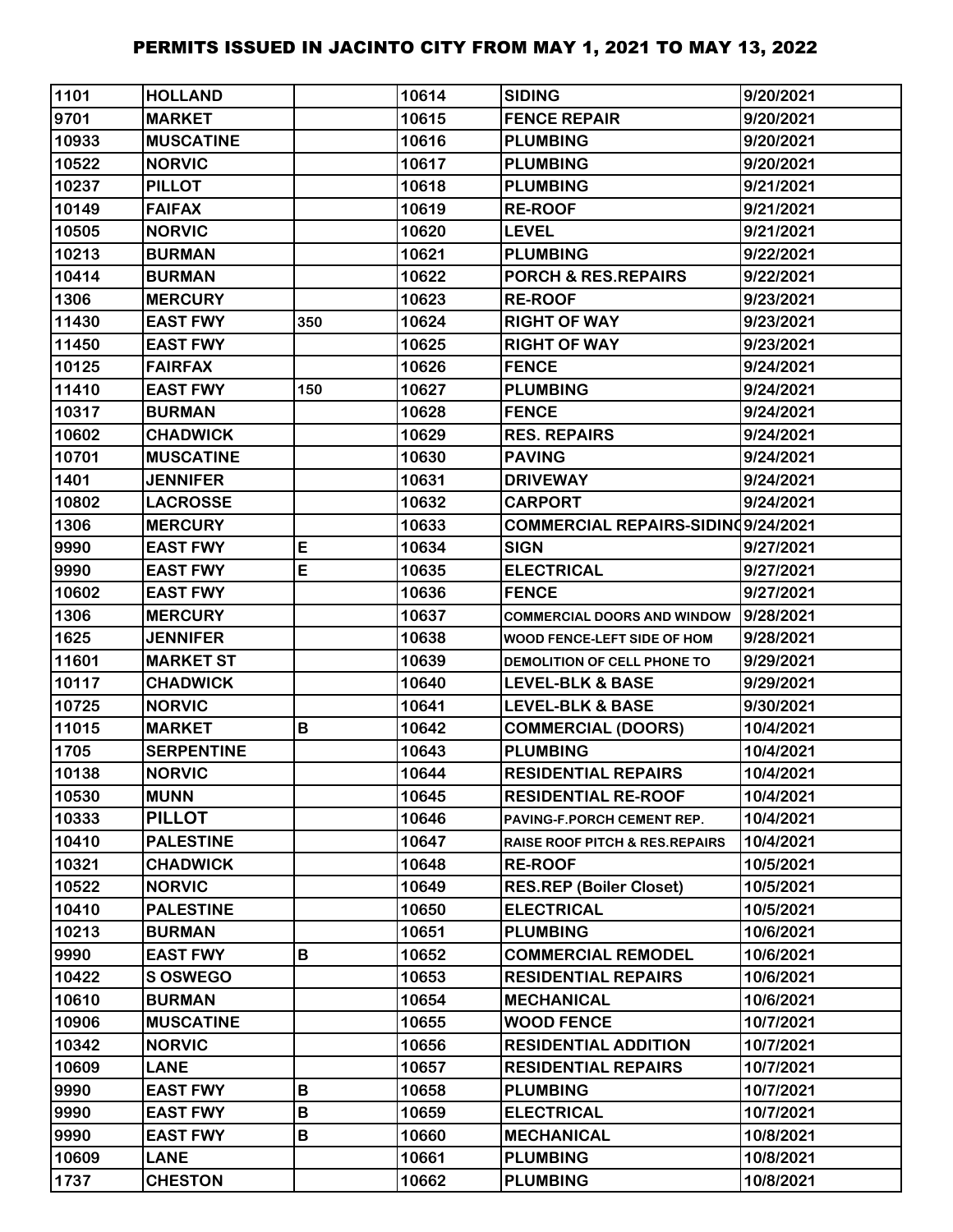| 10606 | <b>PILLOT</b>     |     | 10663 | <b>BACK PORCH</b>                         | 10/8/2021  |
|-------|-------------------|-----|-------|-------------------------------------------|------------|
| 1513  | <b>SHERYL</b>     |     | 10664 | <b>RESIDENTIAL REPIRS</b>                 | 10/8/2021  |
| 10150 | <b>PILLOT</b>     |     | 10665 | <b>RESIDENTIAL REPAIR</b>                 | 10/11/2021 |
| 10150 | <b>PILLOT</b>     |     | 10666 | <b>ELECTRICAL</b>                         | 10/11/2021 |
| 10138 | <b>FLAXMAN</b>    |     | 10667 | <b>SOLAR PANELS</b>                       | 10/11/2021 |
| 10138 | <b>FLAXMAN</b>    |     | 10668 | <b>ELECTRICAL</b>                         | 10/11/2021 |
| 10913 | <b>OSWEGO</b>     |     | 10669 | <b>RESIDENTIAL RE-ROOF</b>                | 10/11/2021 |
| 10314 | <b>EAST FWY</b>   | B   | 10670 | <b>ELECTRICAL</b>                         | 10/12/2021 |
| 10337 | <b>PILLOT</b>     |     | 10671 | <b>ELECTRICAL</b>                         | 10/13/2021 |
| 10921 | <b>WIGGINS</b>    |     | 10672 | <b>DEMOLITION</b>                         | 10/13/2021 |
| 10921 | <b>WIGGINS</b>    |     | 10673 | <b>NEW RESIDENTIAL HOME</b>               | 10/13/2021 |
| 10230 | <b>EAST FWY</b>   | 2/3 | 10674 | <b>R.O.W(INSTALL SM</b>                   | 10/14/2021 |
| 10502 | <b>PILLOT</b>     |     | 10675 | <b>REPLACE SIDING</b>                     | 10/14/2021 |
| 10909 | <b>MUSCATINE</b>  |     | 10676 | <b>RESIDENTIAL REPAIR</b>                 | 10/14/2021 |
| 10610 | <b>BURMAN</b>     |     | 10677 | <b>ELECTRICAL</b>                         | 10/14/2021 |
| 11410 | <b>EAST FWY</b>   | 150 | 10678 | <b>FIRE PROTECTION</b>                    | 10/15/2021 |
| 10529 | <b>LACROSSE</b>   |     | 10679 | <b>REROOF</b>                             | 10/15/2021 |
| 4202  | <b>FIDELITY</b>   |     | 10680 | <b>SIGN</b>                               | 10/15/2021 |
| 4202  | <b>FIDELITY</b>   |     | 10681 | <b>ELECTRICAL</b>                         | 10/15/2021 |
| 11117 | <b>MARKET</b>     |     | 10682 | <b>FENCE</b>                              | 10/15/2021 |
| 10134 | <b>PALESTINE</b>  |     | 10683 | <b>PLUMBING</b>                           | 10/18/2021 |
| 9990  | <b>EAST FWY</b>   | B   | 10684 | <b>PLUMBING</b>                           | 10/18/2021 |
| 10433 | <b>PALESTINE</b>  |     | 10685 | <b>RE-ROOF ONLY</b>                       | 10/19/2021 |
| 10433 | <b>PALESTINE</b>  |     | 10686 | <b>DRIVEWAY-HAS DIP-GUTTER</b>            | 10/19/2021 |
| 10525 | <b>BURMAN</b>     |     | 10687 | <b>PLUMBING</b>                           | 10/19/2021 |
| 10214 | <b>PALESTINE</b>  |     | 10688 | <b>LEVEL-SLAB</b>                         | 10/19/2021 |
| 10606 | <b>CHADWICK</b>   |     | 10689 | <b>ACCESSORY BUILDING</b>                 | 10/19/2021 |
| 1606  | <b>BELIN</b>      |     | 10690 | <b>PLUMBING</b>                           | 10/19/2021 |
| 1638  | <b>BELIN</b>      |     | 10691 | <b>GRADE/FILL DIRT</b>                    | 10/19/2021 |
| 10149 | <b>FLAXMAN</b>    |     | 10692 | <b>REROOF</b>                             | 10/20/2021 |
| 10912 | <b>EAST FWY</b>   |     | 10693 | <b>WALL SIGN</b>                          | 10/20/2021 |
| 10912 | <b>EAST FWY</b>   |     | 10694 | DOUBLE SIDED SIGN ON POLE 10/20/2021      |            |
| 10149 | <b>FAIRFAX</b>    |     | 10695 | <b>PLUMBING</b>                           | 10/20/2021 |
| 1501  | <b>JENNIFER</b>   |     | 10696 | <b>RESIDENTIAL REPAIRS</b>                | 10/21/2021 |
| 10114 | <b>PALESTINE</b>  |     | 10697 | NEW RESIDENTIAL - BUILDING 10/21/2021     |            |
| 1638  | <b>BELIN</b>      |     | 10698 | <b>WOOD FENCE</b>                         | 10/21/2021 |
| 10909 | <b>MUSCATINE</b>  |     | 10699 | BLOCK & BASE FOUNDATION 10/21/2021        |            |
| 10522 | <b>FLAXMAN</b>    |     | 10700 | <b>DRIVEWAY</b>                           | 10/21/2021 |
| 10226 | <b>MUNN</b>       |     | 10701 | <b>RESIDENTIAL RE-ROOF</b>                | 10/22/2021 |
| 10125 | <b>RUMAR</b>      |     | 10702 | RESD REP-BTHRM FLRS/SHWR 10/22/2021       |            |
| 10521 | <b>NORVIC</b>     |     | 10703 | <b>ACCESSORY BUILDING-SHED</b>            | 10/25/2021 |
| 10117 | <b>PALESTINE</b>  |     | 10704 | RES.REPAIRS(SIDING, PAINT, F   10/25/2021 |            |
| 10518 | <b>WIGGINS</b>    |     | 10705 | <b>ACCESSORY BUILDING</b>                 | 10/25/2021 |
| 10725 | <b>NORVIC</b>     |     | 10706 | <b>PLUMBING</b>                           | 10/25/2021 |
| 10409 | <b>N LACROSSE</b> |     | 10707 | <b>RESIDENTIAL REPAIRS</b>                | 10/26/2021 |
| 10530 | <b>NORVIC</b>     |     | 10708 | <b>REPLACE SIDING</b>                     | 10/26/2021 |
| 1405  | <b>HOLLAND</b>    |     | 10709 | <b>PLUMBING</b>                           | 10/27/2021 |
| 10608 | <b>OSWEGO</b>     |     | 10710 | <b>SOLAR PANELS</b>                       | 10/27/2021 |
| 10608 | <b>OSWEGO</b>     |     | 10711 | <b>ELECTRICAL</b>                         | 10/27/2021 |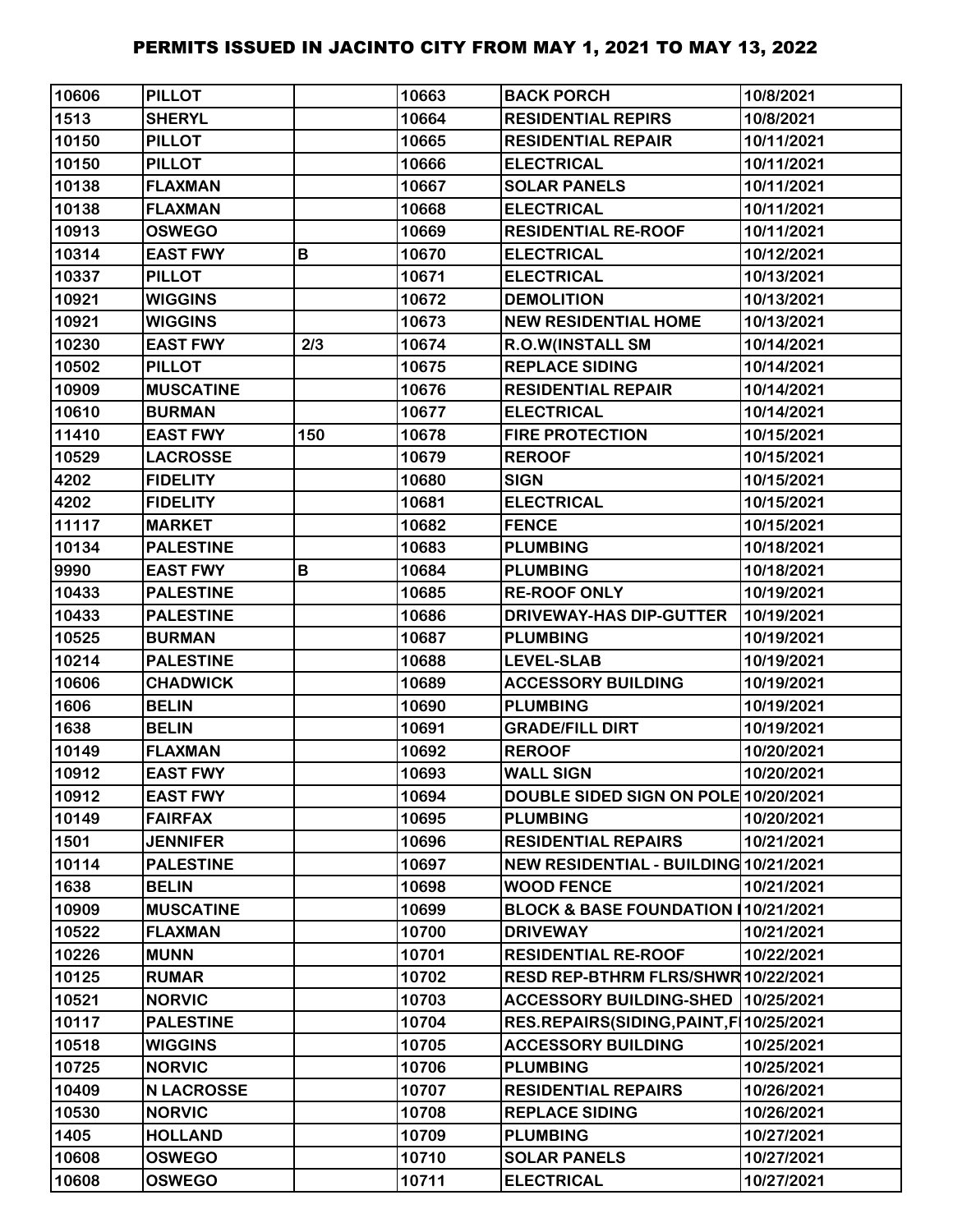| 10333 | <b>MUNN</b>       |   | 10712 | <b>RESIDENTIAL RE-ROOF</b>           | 10/27/2021 |
|-------|-------------------|---|-------|--------------------------------------|------------|
| 10905 | <b>VERANO</b>     |   | 10713 | <b>PLUMBING</b>                      | 10/28/2021 |
| 10433 | <b>PALESTINE</b>  |   | 10714 | <b>ELECTRICAL</b>                    | 10/28/2021 |
| 10237 | <b>PILLOT</b>     |   | 10715 | <b>ELECTRICAL</b>                    | 10/28/2021 |
| 10209 | <b>FLAXMAN</b>    |   | 10716 | <b>RESIDENTIAL RE-ROOF</b>           | 10/28/2021 |
| 1613  | <b>MERCURY</b>    |   | 10717 | <b>MECHANICAL</b>                    | 10/29/2021 |
| 10114 | <b>PALESTINE</b>  |   | 10718 | <b>PLUMBING</b>                      | 10/29/2021 |
| 11506 | <b>LANE</b>       |   | 10719 | <b>ELECTRICAL</b>                    | 10/29/2021 |
| 10901 | <b>LACROSSE</b>   |   | 10720 | <b>WOOD FENCE 6FT TALL</b>           | 11/1/2021  |
| 10901 | <b>OSWEGO</b>     |   | 10721 | NEW GARAGE FOUNDATION ONL 11/1/2021  |            |
| 1613  | <b>MERCURY</b>    |   | 10722 | <b>DRIVEWAY</b>                      | 11/1/2021  |
| 10334 | <b>FAIRFAX</b>    |   | 10723 | <b>FENCE AND SIDING</b>              | 11/1/2021  |
| 10345 | <b>FLAXMAN</b>    |   | 10724 | <b>DRIVEWAY</b>                      | 11/1/2021  |
| 10605 | <b>BURMAN</b>     |   | 10725 | <b>REROOF</b>                        | 11/1/2021  |
| 10203 | <b>MARKET</b>     | H | 10726 | <b>ELECTRICAL</b>                    | 11/1/2021  |
| 1529  | <b>JENNIFER</b>   |   | 10727 | <b>PLUMBING</b>                      | 11/2/2021  |
| 10421 | <b>MUSCATINE</b>  |   | 10728 | <b>FOUNDATION REPAIR</b>             | 11/3/2021  |
| 10118 | <b>MUNN</b>       |   | 10729 | <b>DEMOLITION (GARAGE)</b>           | 11/3/2021  |
| 10150 | <b>WIGGINS</b>    |   | 10730 | <b>REROOF</b>                        | 11/3/2021  |
| 10202 | <b>WIGGINS</b>    |   | 10732 | <b>RESIDENTIAL RE-ROOF</b>           | 11/5/2021  |
| 10734 | <b>NORVIC</b>     |   | 10734 | <b>ELECTRICAL</b>                    | 11/5/2021  |
| 10237 | <b>PILLOT</b>     |   | 10735 | <b>MECHANICAL</b>                    | 11/5/2021  |
| 10706 | <b>LACROSSE</b>   |   | 10736 | <b>PLUMBING</b>                      | 11/8/2021  |
| 1726  | <b>BELIN</b>      |   | 10737 | <b>RESIDENTIAL REPAIRS</b>           | 11/8/2021  |
| 11021 | <b>FLAXMAN</b>    |   | 10738 | <b>REROOF</b>                        | 11/8/2021  |
| 10342 | <b>NORVIC</b>     |   | 10739 | <b>ELECTRICAL</b>                    | 11/8/2021  |
| 10713 | <b>MUSCATINE</b>  |   | 10740 | <b>ELECTRICAL</b>                    | 11/8/2021  |
| 10905 | <b>INVIERNO</b>   |   | 10741 | <b>DEMOLITION</b>                    | 11/8/2021  |
| 10214 | <b>PALESTINE</b>  |   | 10742 | <b>RESIDENTIAL REPAIRS</b>           | 11/9/2021  |
| 10701 | <b>PILLOT</b>     |   | 10743 | <b>ELECTRICAL</b>                    | 11/9/2021  |
| 10317 | <b>MUNN</b>       |   | 10744 | <b>REROOF</b>                        | 11/9/2021  |
| 1514  | <b>BELIN</b>      |   | 10745 | <b>RESIDENTIAL ADDITION</b>          | 11/10/2021 |
| 10230 | EAST FWY 2/3      |   | 10746 | <b>ELECTRICAL</b>                    | 11/10/2021 |
| 10142 | <b>NORVIC</b>     |   | 10747 | <b>PLUMBING - GTO</b>                | 11/10/2021 |
| 10706 | <b>FLAXMAN</b>    |   | 10748 | <b>SIDING</b>                        | 11/10/2021 |
| 11617 | <b>LORD</b>       |   | 10749 | <b>FENCE (GATE)</b>                  | 11/11/2021 |
| 10634 | <b>CHADWICK</b>   |   | 10750 | <b>ELECTRICAL</b>                    | 11/11/2021 |
| 10743 | <b>NORVIC</b>     |   | 10751 | <b>PLUMBING</b>                      | 11/11/2021 |
| 10401 | <b>FLAXMAN</b>    |   | 10752 | <b>SIDING, WINDOWS &amp; DOORS</b>   | 11/11/2021 |
| 10230 | <b>EAST FWY</b>   |   | 10753 | <b>PLUMBING</b>                      | 11/11/2021 |
| 11420 | <b>LANE</b>       |   | 10754 | <b>ELECTRICAL</b>                    | 11/11/2021 |
| 10345 | <b>N LACROSSE</b> |   | 10755 | <b>SIDING AND WINDOWS</b>            | 11/12/2021 |
| 1513  | <b>SHERYL</b>     |   | 10756 | <b>ELECTRICAL</b>                    | 11/12/2021 |
| 11500 | <b>EAST FWY</b>   |   | 10757 | <b>ELECTRICAL - SIGN</b>             | 11/12/2021 |
| 11500 | <b>EAST FWY</b>   |   | 10758 | SIGN A, B, C & D                     | 11/12/2021 |
| 1708  | <b>KERBY</b>      |   | 10759 | <b>REROOF</b>                        | 11/15/2021 |
| 10705 | <b>MARKET</b>     |   | 10761 | PAVING-PARKING LOT REPAIR 11/15/2021 |            |
| 11519 | <b>MARKET ST</b>  |   | 10762 | <b>PLUMBING</b>                      | 11/15/2021 |
| 10101 | <b>NORVIC</b>     |   | 10763 | <b>REROOF</b>                        | 11/17/2021 |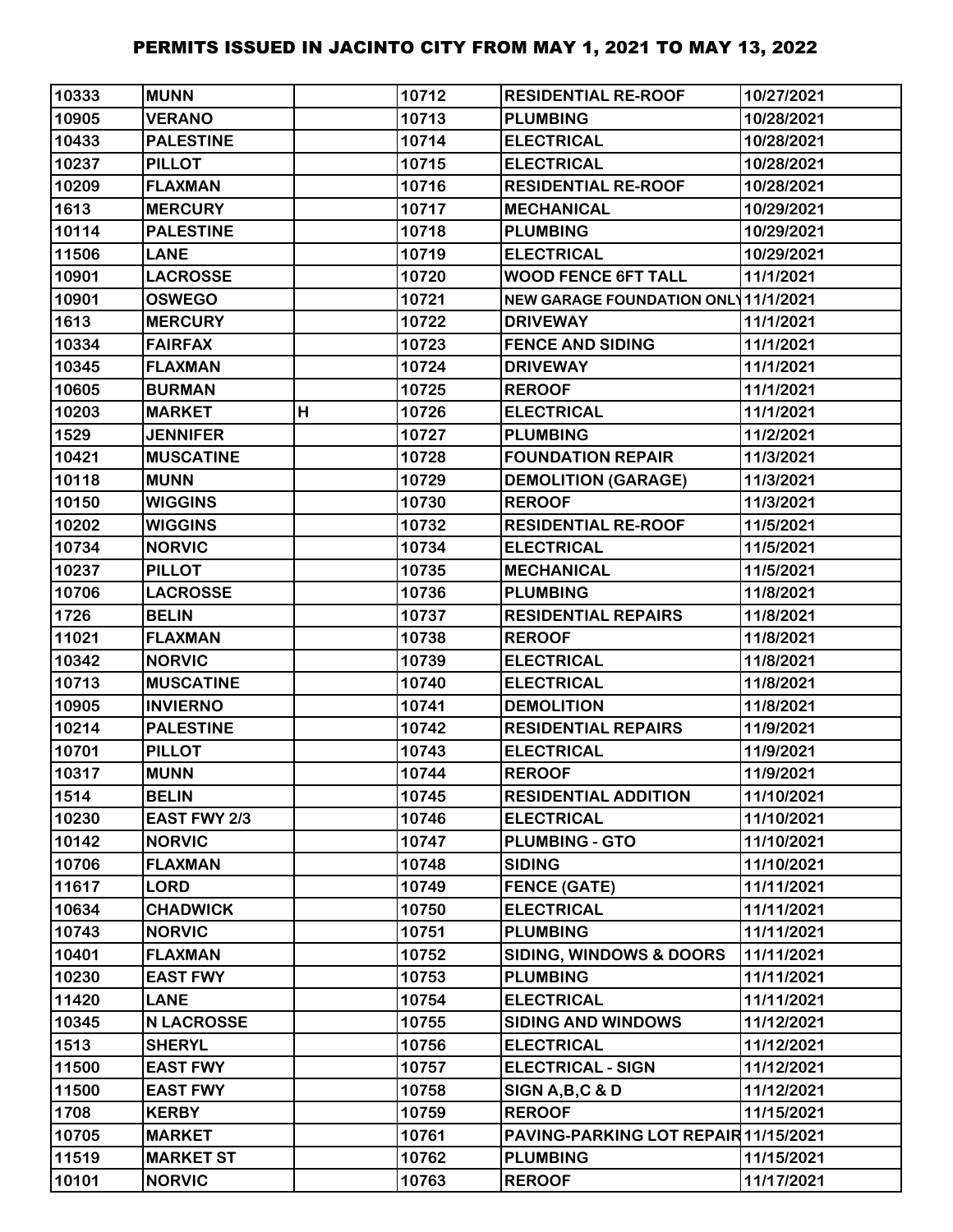| 10714 | <b>FLAXMAN</b>   | 10764 | <b>ACCESSORY BUILDING</b>                | 11/17/2021 |
|-------|------------------|-------|------------------------------------------|------------|
| 10501 | <b>MUSCATINE</b> | 10765 | REPLACE SHEET METAL ROOF 11/18/2021      |            |
| 10512 | <b>MUSCATINE</b> | 10766 | <b>PAVING</b>                            | 11/18/2021 |
| 11519 | <b>MARKET ST</b> | 10767 | <b>PLUMBING</b>                          | 11/18/2021 |
| 10142 | <b>PALESTINE</b> | 10768 | <b>CARPORT</b>                           | 11/18/2021 |
| 10409 | N OSWEGO         | 10769 | <b>CARPORT</b>                           | 11/18/2021 |
| 10336 | <b>PALESTINE</b> | 10770 | <b>SIGN</b>                              | 11/19/2021 |
| 1402  | <b>HOLLAND</b>   | 10771 | <b>MECHANICAL</b>                        | 11/19/2021 |
| 1613  | <b>MERCURY</b>   | 10772 | <b>ELECTRICAL</b>                        | 11/19/2021 |
| 11519 | <b>MARKET ST</b> | 10773 | <b>PAVING</b>                            | 11/19/2021 |
| 10921 | <b>WIGGINS</b>   | 10774 | <b>PLUMBING</b>                          | 11/19/2021 |
| 10429 | <b>PALESTINE</b> | 10775 | <b>PAVING</b>                            | 11/19/2021 |
| 11501 | <b>TILIA</b>     | 10776 | RESIDENTIAL ADDITION & REPAIR 11/22/2021 |            |
| 11450 | <b>EAST FWY</b>  | 10777 | NEW LED DIGITAL BILLBOARD 11/22/2021     |            |
| 10832 | <b>LANE</b>      | 10778 | <b>PLUMBING</b>                          | 11/22/2021 |
| 1625  | <b>JENNIFER</b>  | 10779 | <b>PLUMBING</b>                          | 11/22/2021 |
| 10518 | <b>FLAXMAN</b>   | 10780 | <b>REROOF</b>                            | 11/22/2021 |
| 1211  | <b>MERCURY</b>   | 10781 | <b>REPAIR SHED</b>                       | 11/22/2021 |
| 1317  | <b>JENNIFER</b>  | 10782 | <b>REPLACE SIDING</b>                    | 11/22/2021 |
| 10230 | <b>EAST FWY</b>  | 10783 | <b>DEMOLITION</b>                        | 11/23/2021 |
| 10525 | <b>BURMAN</b>    | 10784 | <b>MECHANICAL</b>                        | 11/23/2021 |
| 10525 | <b>BURMAN</b>    | 10785 | <b>ELECTRICAL</b>                        | 11/24/2021 |
| 11216 | <b>MUNN</b>      | 10786 | <b>PLUMBING</b>                          | 11/24/2021 |
| 10230 | <b>EAST FWY</b>  | 10787 | NEW COMMERCIAL - BUILDING11/24/2021      |            |
| 10909 | <b>MUSCATINE</b> | 10788 | <b>RESIDENTIAL RE-ROOF</b>               | 11/24/2021 |
| 10810 | <b>BURMAN</b>    | 10789 | <b>PAVING</b>                            | 11/29/2021 |
| 10101 | <b>FLAXMAN</b>   | 10790 | <b>PLUMBING</b>                          | 11/29/2021 |
| 11020 | <b>MUNN</b>      | 10791 | <b>CARPORT</b>                           | 11/29/2021 |
| 10214 | <b>PALESTINE</b> | 10792 | <b>PLUMBING</b>                          | 11/30/2021 |
| 11216 | <b>MUNN</b>      | 10793 | <b>PLUMBING</b>                          | 12/1/2021  |
| 1506  | <b>CHESTON</b>   | 10794 | <b>ACCESSORY BUILDING</b>                | 12/1/2021  |
| 10233 | <b>MUNN</b>      | 10795 | <b>ACCESSORY BUILDING</b>                | 12/2/2021  |
| 10934 | <b>EAST FWY</b>  | 10796 | <b>SIGN</b>                              | 12/3/2021  |
| 10934 | <b>EAST FWY</b>  | 10797 | <b>ELECTRICAL</b>                        | 12/3/2021  |
| 10934 | <b>VERANO</b>    | 10798 | <b>DEMOLITION</b>                        | 12/6/2021  |
| 10214 | <b>PALESTINE</b> | 10799 | <b>ELECTRICAL</b>                        | 12/6/2021  |
| 11016 | <b>MUNN</b>      | 10800 | RESIDENTIAL REPAIRS & LEV 12/6/2021      |            |
| 1301  | <b>JENNIFER</b>  | 10801 | <b>REROOF</b>                            | 12/7/2021  |
| 1402  | <b>HOLLAND</b>   | 10802 | <b>FENCE-IRON BAR</b>                    | 12/7/2021  |
| 10826 | <b>MUSCATINE</b> | 10803 | <b>REPLACE STUCCO SIDING</b>             | 12/8/2021  |
| 10509 | <b>MUNN</b>      | 10804 | <b>ACCESSORY BUILDING (SHED)</b>         | 12/8/2021  |
| 10802 | <b>MUSCATINE</b> | 10805 | <b>FENCE-IRON BAR</b>                    | 12/9/2021  |
| 1734  | <b>BELIN</b>     | 10806 | <b>FENCE</b>                             | 12/9/2021  |
| 10230 | <b>EAST FWY</b>  | 10807 | UNDERGROUND STORAGE TANK 12/9/2021       |            |
| 1705  | <b>CASPERSON</b> | 10808 | <b>REROOF</b>                            | 12/9/2021  |
| 10909 | <b>MUSCATINE</b> | 10809 | <b>DRIVEWAY</b>                          | 12/9/2021  |
| 10921 | <b>WIGGINS</b>   | 10810 | <b>MECHANICAL</b>                        | 12/13/2021 |
| 10729 | <b>PILLOT</b>    | 10811 | <b>ELECTRICAL</b>                        | 12/13/2021 |
| 935   | <b>MERCURY</b>   | 10812 | <b>ELECTRICAL</b>                        | 12/14/2021 |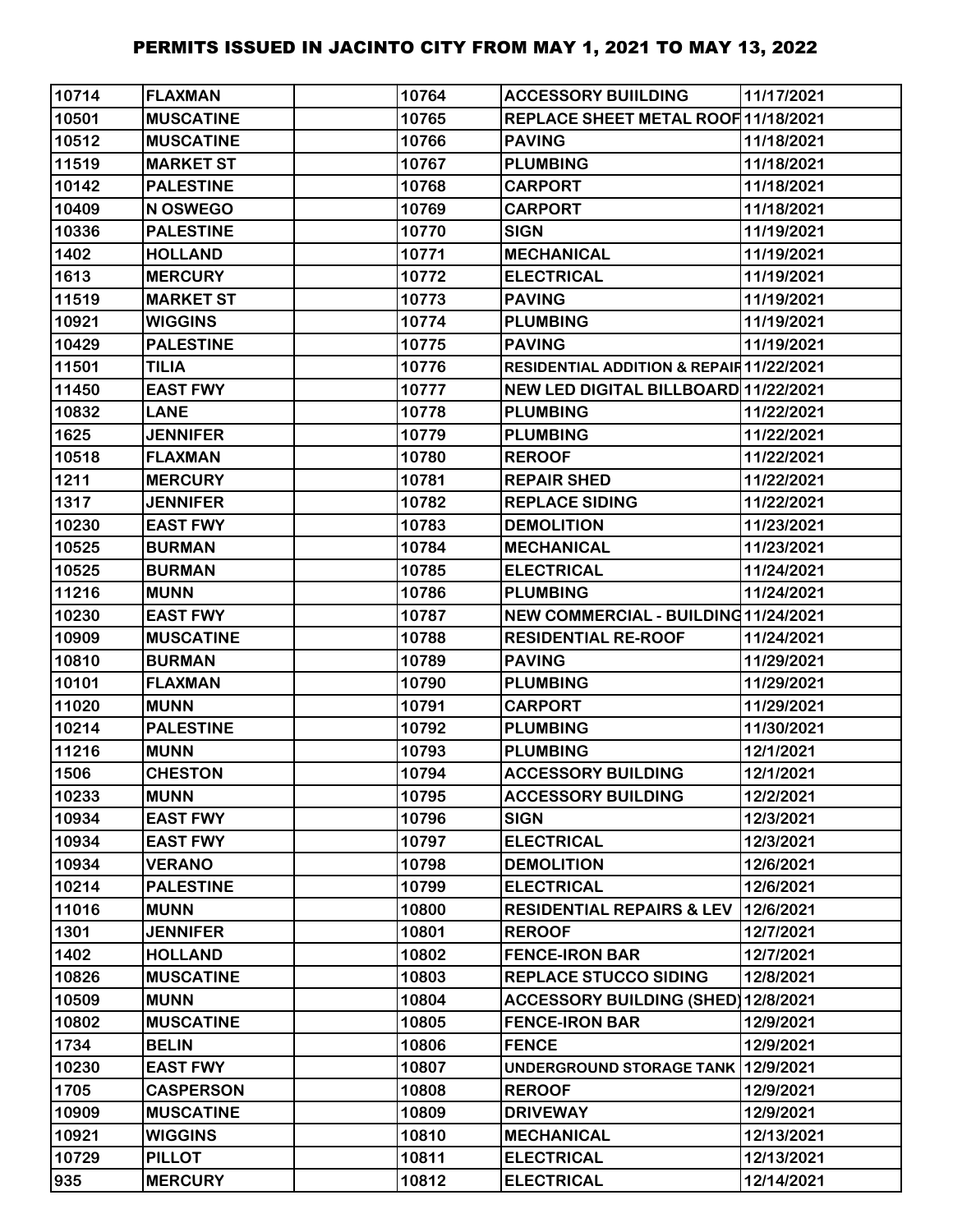| 10921 | <b>WIGGINS</b>    | 10813 | <b>PLUMBING</b>                     | 12/14/2021 |
|-------|-------------------|-------|-------------------------------------|------------|
| 10325 | <b>MARKET C</b>   | 10814 | <b>MECHANICAL</b>                   | 12/14/2021 |
| 10821 | <b>MUSCATINE</b>  | 10815 | <b>PLUMBING</b>                     | 12/14/2021 |
| 10114 | <b>PALESTINE</b>  | 10816 | <b>ELECTRICAL</b>                   | 12/14/2021 |
| 10921 | <b>WIGGINS</b>    | 10817 | <b>ELECTRICAL</b>                   | 12/15/2021 |
| 10729 | <b>PILLOT</b>     | 10818 | <b>REPLACE WINDOW,</b>              | 12/15/2021 |
| 10237 | <b>PILLOT</b>     | 10819 | <b>DRIVEWAY AND PA</b>              | 12/15/2021 |
| 10633 | <b>FLAXMAN</b>    | 10820 | <b>NEW RESIDENTIAL HOUSE</b>        | 12/15/2021 |
| 10502 | <b>PALESTINE</b>  | 10821 | <b>FENCE</b>                        | 12/15/2021 |
| 1405  | <b>HOLLAND</b>    | 10822 | <b>FIRE PROTECTION</b>              | 12/16/2021 |
| 10114 | <b>PALESTINE</b>  | 10823 | <b>MECHANICAL</b>                   | 12/16/2021 |
| 10138 | <b>PILLOT</b>     | 10824 | <b>ACCESSORY BUILDING</b>           | 12/16/2021 |
| 10317 | <b>MUNN</b>       | 10825 | REPLACE WINDOWS & PAVING 12/20/2021 |            |
| 10434 | <b>PILLOT</b>     | 10826 | <b>NEW MAIL BOX</b>                 | 12/21/2021 |
| 10142 | <b>NORVIC</b>     | 10827 | <b>FOUNDATION REPAIR</b>            | 12/22/2021 |
| 11509 | <b>FLAXMAN</b>    | 10828 | <b>RESIDENTIAL REMODEL</b>          | 12/22/2021 |
| 1430  | <b>HORATIO</b>    | 10829 | <b>PLUMBING</b>                     | 12/27/2021 |
| 10122 | <b>WIGGINS</b>    | 10830 | <b>REPLACE SIDING</b>               | 12/28/2021 |
| 10608 | <b>OSWEGO</b>     | 10831 | <b>DRIVEWAY</b>                     | 12/28/2021 |
| 10230 | <b>EAST FWY</b>   | 10832 | <b>PLUMBING</b>                     | 12/28/2021 |
| 1301  | <b>JENNIFER</b>   | 10833 | <b>ACCESSORY BUILDING</b>           | 12/28/2021 |
| 1713  | <b>HOLLAND</b>    | 10834 | <b>ACCESSORY BLDG- (C</b>           | 12/29/2021 |
| 10317 | <b>WIGGINS</b>    | 10835 | <b>ELECTRICAL</b>                   | 12/29/2021 |
| 10912 | <b>EAST FWY</b>   | 10836 | <b>COMMERCIAL REMODEL</b>           | 12/29/2021 |
| 10101 | <b>PILLOT</b>     | 10837 | <b>ELECTRICAL</b>                   | 12/29/2021 |
| 10410 | N OSWEGO          | 10838 | <b>CARPORT-METAL/GALV</b>           | 12/30/2021 |
| 10230 | <b>EAST FWY</b>   | 10839 | <b>ELECTRICAL</b>                   | 1/3/2022   |
| 10137 | <b>RUMAR</b>      | 10840 | PAVING(ON PREMISES SIDEWALK         | 1/3/2022   |
| 11509 | <b>FLAXMAN</b>    | 10841 | <b>PLUMBING</b>                     | 1/3/2022   |
| 10101 | <b>PILLOT</b>     | 10842 | <b>MECHANICAL</b>                   | 1/3/2022   |
| 10429 | <b>WIGGINS</b>    | 10843 | <b>ELECTRICAL</b>                   | 1/4/2022   |
| 1529  | <b>JENNIFER</b>   | 10844 | <b>PAVING</b>                       | 1/4/2022   |
| 10714 | <b>FLAXMAN</b>    | 10845 | <b>PAVING</b>                       | 1/5/2022   |
| 10214 | <b>PALESTINE</b>  | 10846 | <b>PLUMBING</b>                     | 1/5/2022   |
| 10608 | <b>OSWEGO</b>     | 10847 | <b>RESIDENTIAL-REMODEL(S</b>        | 1/5/2022   |
| 10608 | <b>OSWEGO</b>     | 10848 | <b>ELECTRICAL FOR SOLAR</b>         | 1/5/2022   |
| 10906 | <b>FLAXMAN</b>    | 10849 | RES.-REM(FOUNDATION-FUTURE          | 1/5/2022   |
| 1423  | KERBEY 1/2        | 10850 | <b>ELECTRICAL</b>                   | 1/5/2022   |
| 10809 | <b>MUSCATINE</b>  | 10851 | <b>DRIVEWAY</b>                     | 1/5/2022   |
| 10305 | <b>FLAXMAN</b>    | 10852 | <b>FENCE</b>                        | 1/5/2022   |
| 10142 | <b>NORVIC</b>     | 10853 | <b>RESIDENTIAL REPAIRS</b>          | 1/5/2022   |
| 10814 | <b>LACROSSE</b>   | 10854 | <b>RESIDENTIAL - REMODEL</b>        | 1/6/2022   |
| 1402  | <b>HOLLAND</b>    | 10855 | <b>NEW COMMERCIAL - BUILDING R</b>  | 1/10/2022  |
| 1421  | <b>SERPENTINE</b> | 10856 | RES.REP.(RELEVEL A FLOOR/NE         | 1/11/2022  |
| 10717 | <b>PILLOT</b>     | 10857 | RES.REPAIRS(SIDING&WINDOWS)         | 1/11/2022  |
| 11519 | <b>MARKET ST</b>  | 10858 | FIRE PROTECTION(FIRE ALARM)         | 1/11/2022  |
| 11505 | <b>SEAGRAM</b>    | 10859 | <b>RESIDENTIAL - REMODEL</b>        | 1/11/2022  |
| 11509 | <b>FLAXMAN</b>    | 10860 | <b>ELECTRICAL</b>                   | 1/11/2022  |
| 10912 | <b>EAST FWY</b>   | 10861 | <b>PLUMBING</b>                     | 1/11/2022  |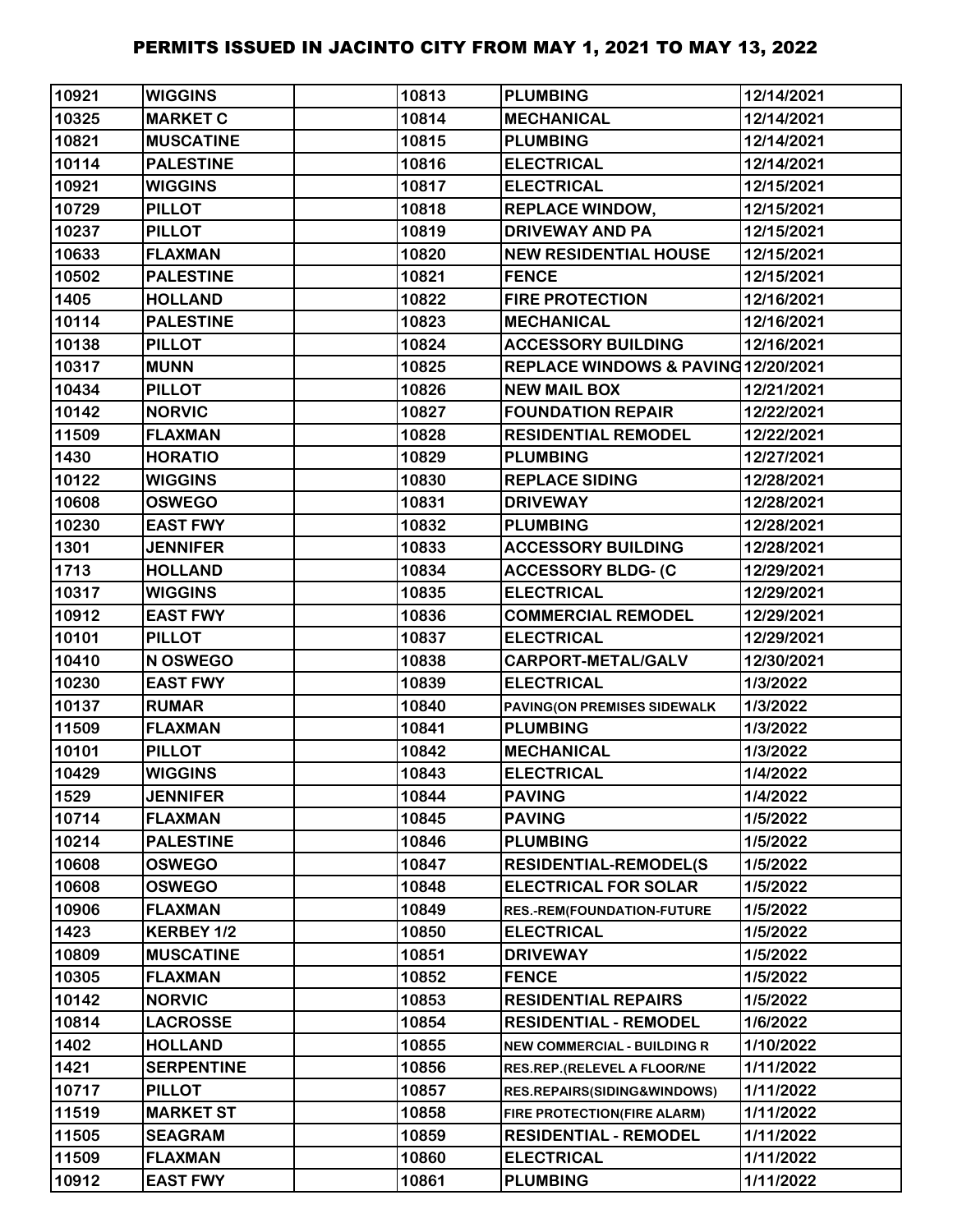| 1501  | <b>JENNIFER</b>  |   | 10862 | <b>ELECTRICAL</b>                              | 1/12/2022 |
|-------|------------------|---|-------|------------------------------------------------|-----------|
| 10230 | <b>EAST FWY</b>  |   | 10863 | <b>MECHANICAL</b>                              | 1/12/2022 |
| 10230 | <b>EAST FWY</b>  |   | 10864 | <b>REFRIGERATION</b>                           | 1/12/2022 |
| 10521 | <b>FAIRFAX</b>   |   | 10865 | <b>ELECTRICAL</b>                              | 1/13/2022 |
| 10324 | <b>PALESTINE</b> |   | 10866 | <b>SIGN</b>                                    | 1/14/2022 |
| 10101 | <b>PILLOT</b>    |   | 10867 | <b>PLUMBING</b>                                | 1/14/2022 |
| 10417 | <b>FLAXMAN</b>   |   | 10868 | <b>RESIDENTIAL REPAIRS</b>                     | 1/14/2022 |
| 10912 | <b>EAST FWY</b>  |   | 10869 | <b>ELECTRICAL</b>                              | 1/18/2022 |
| 11509 | <b>FLAXMAN</b>   |   | 10870 | <b>MECHANICAL</b>                              | 1/18/2022 |
| 10714 | <b>PILLOT</b>    |   | 10871 | <b>ELECTRICAL</b>                              | 1/19/2022 |
| 11105 | <b>OSWEGO</b>    |   | 10872 | RESIDENTIAL REPAIRS(REROOF&SIDING)             | 1/19/2022 |
| 10405 | <b>BURMAN</b>    |   | 10873 | <b>ACCESSORY BLDG</b>                          | 1/20/2022 |
| 11006 | <b>WIGGINS</b>   |   | 10874 | <b>SOLAR PANELS</b>                            | 1/20/2022 |
| 11006 | <b>WIGGINS</b>   |   | 10875 | <b>ELECTRICAL</b>                              | 1/20/2022 |
| 10619 | <b>LACROSSE</b>  |   | 10876 | <b>SOLAR PANELS</b>                            | 1/20/2022 |
| 10619 | <b>LACROSSE</b>  |   | 10877 | <b>ELECTRICAL</b>                              | 1/20/2022 |
| 10413 | <b>OSWEGO</b>    | N | 10878 | <b>RESIDENTIAL REPAIRS</b>                     | 1/20/2022 |
| 10611 | <b>LACROSSE</b>  |   | 10879 | <b>RESIDENTIAL REPAIRS &amp; RER01/21/2022</b> |           |
| 10230 | <b>EAST FWY</b>  |   | 10880 | <b>DOUBLE SIDED SIGN</b>                       | 1/21/2022 |
| 11110 | <b>VERANO</b>    |   | 10881 | <b>DRIVEWAY</b>                                | 1/21/2022 |
| 1514  | <b>BELIN</b>     |   | 10882 | <b>PLUMBING</b>                                | 1/21/2022 |
| 10230 | <b>EAST FWY</b>  |   | 10883 | <b>DRIVEWAY</b>                                | 1/21/2022 |
| 10230 | <b>EATS FWY</b>  |   | 10884 | <b>ELECTRICAL</b>                              | 1/21/2022 |
| 10121 | <b>WIGGINS</b>   |   | 10885 | <b>PLUMBING</b>                                | 1/24/2022 |
| 1501  | <b>JENNIFER</b>  |   | 10886 | <b>MECHANICAL</b>                              | 1/24/2022 |
| 10611 | <b>PALESTINE</b> |   | 10887 | REROOF(PATIOCOVERMETAL/SKYLIGHTS)              | 1/24/2022 |
| 11010 | <b>VERANO</b>    |   | 10888 | <b>RESIDENTIAL ADDITION</b>                    | 1/25/2022 |
| 10810 | <b>BURMAN</b>    |   | 10889 | <b>RE-ROOF</b>                                 | 1/26/2022 |
| 11505 | <b>SEAGRAM</b>   |   | 10890 | <b>ELECTRICAL</b>                              | 1/26/2022 |
| 10510 | <b>LACROSSE</b>  |   | 10891 | <b>RESIDENTIAL REPAIRS</b>                     | 1/27/2022 |
| 10201 | <b>MUNN</b>      |   | 10892 | <b>PLUMBING</b>                                | 1/27/2022 |
| 10609 | <b>NORVIC</b>    |   | 10893 | <b>WOOD FENCE</b>                              | 1/27/2022 |
| 10150 | <b>MUNN</b>      |   | 10894 | <b>RESIDENTIAL -RE-ROOF</b>                    | 1/31/2022 |
| 1226  | <b>MERCURY</b>   |   | 10895 | <b>PLUMBING</b>                                | 1/31/2022 |
| 10422 | <b>SLACROSSE</b> |   | 10896 | <b>FENCE</b>                                   | 2/1/2022  |
| 1622  | <b>CHESTON</b>   |   | 10897 | <b>RESIDENTIAL ADDITION</b>                    | 2/1/2022  |
| 1622  | <b>CHESTON</b>   |   | 10898 | <b>PLUMBING</b>                                | 2/1/2022  |
| 10421 | <b>S OSWEGO</b>  |   | 10899 | <b>SOLAR PANELS</b>                            | 2/2/2022  |
| 10421 | <b>S OSWEGO</b>  |   | 10900 | <b>ELECTRICAL</b>                              | 2/2/2022  |
| 11402 | <b>MUNN</b>      |   | 10901 | <b>PLUMBING</b>                                | 2/2/2022  |
| 10729 | <b>PILLOT</b>    |   | 10902 | <b>MECHANICAL</b>                              | 2/2/2022  |
| 10325 | <b>SLACROSSE</b> |   | 10903 | <b>RESIDENTIAL REPAIRS</b>                     | 2/3/2022  |
| 10611 | <b>PALESTINE</b> |   | 10904 | <b>PLUMBING</b>                                | 2/3/2022  |
| 10137 | <b>RUMAR</b>     |   | 10905 | <b>FENCE</b>                                   | 2/3/2022  |
| 10902 | <b>LANE</b>      |   | 10906 | <b>DRIVEWAY/PAVING</b>                         | 2/4/2022  |
| 10222 | <b>NORVIC</b>    |   | 10907 | <b>PLUMBING</b>                                | 2/8/2022  |
| 10414 | <b>NORVIC</b>    |   | 10908 | <b>PAVING</b>                                  | 2/8/2022  |
| 10222 | <b>MUNN</b>      |   | 10909 | <b>FENCE</b>                                   | 2/9/2022  |
| 11605 | <b>FLAXMAN</b>   |   | 10910 | <b>RESIDENTIAL RE-ROOF</b>                     | 2/9/2022  |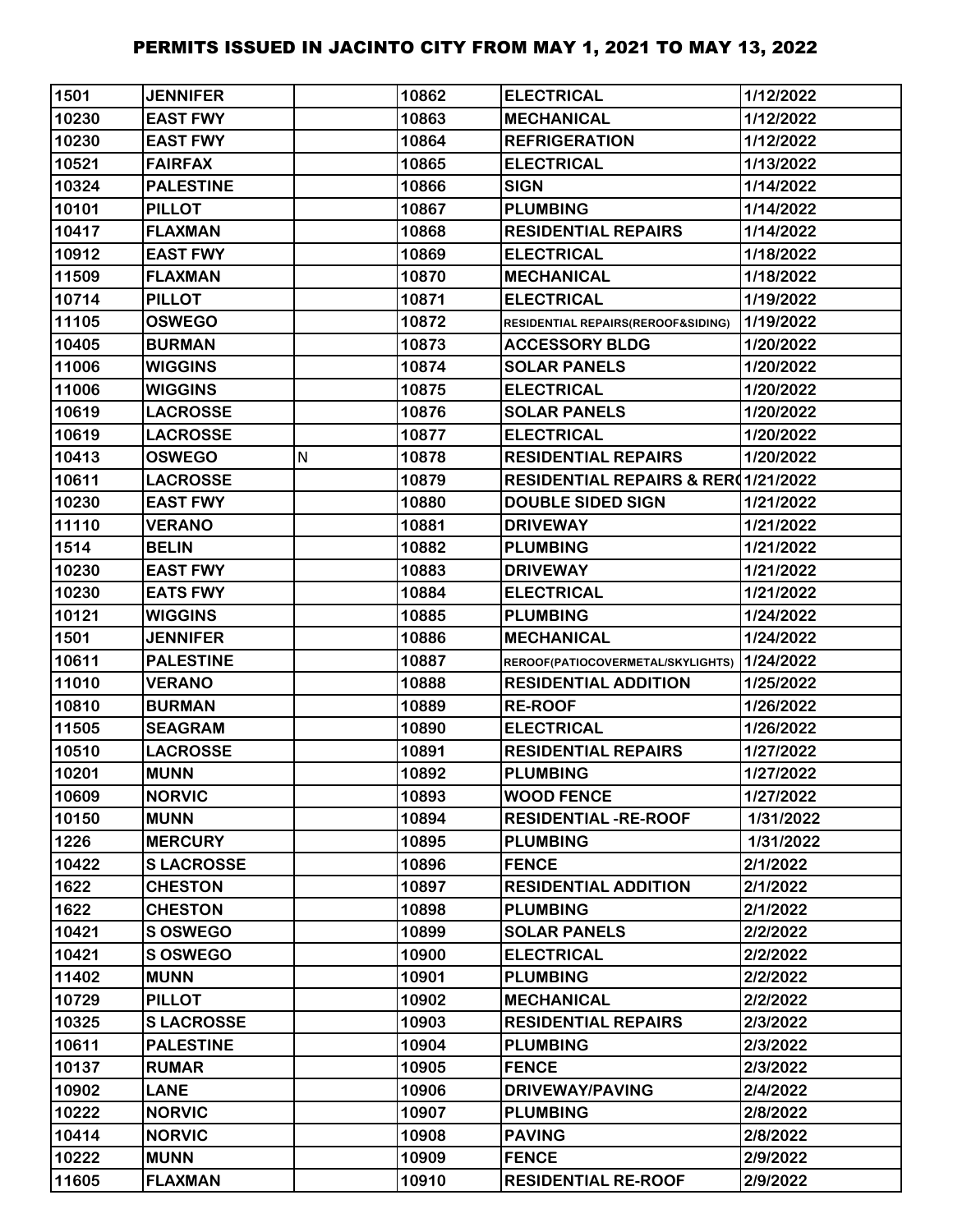| 10138 | <b>NORVIC</b>     |     | 10911 | <b>PLUMBING</b>                    | 2/9/2022  |
|-------|-------------------|-----|-------|------------------------------------|-----------|
| 11010 | <b>VERANO</b>     |     | 10912 | <b>DRIVEWAY</b>                    | 2/10/2022 |
| 10333 | <b>N LACROSSE</b> |     | 10913 | <b>RESIDENTIAL RE-ROOF</b>         | 2/11/2022 |
| 11505 | <b>OGLESBY</b>    |     | 10914 | <b>PLUMBING</b>                    | 2/14/2022 |
| 10230 | <b>FAIRFAX</b>    |     | 10915 | PLUMBING-GAS GENERATOR   2/14/2022 |           |
| 10414 | <b>SLACROSSE</b>  |     | 10916 | <b>ELECTRICAL</b>                  | 2/14/2022 |
| 1306  | <b>MERCURY</b>    |     | 10917 | <b>6FT TALL WOOD FENCE</b>         | 2/14/2022 |
| 11501 | <b>TILIA</b>      |     | 10918 | <b>PLUMBING</b>                    | 2/15/2022 |
| 1105  | <b>FLINT</b>      |     | 10919 | <b>ELECTRICAL</b>                  | 2/15/2022 |
| 10142 | <b>NORVIC</b>     |     | 10920 | <b>ELECTRICAL</b>                  | 2/16/2022 |
| 10237 | <b>MARKET</b>     |     | 10921 | <b>ELECTRICAL</b>                  | 2/16/2022 |
| 10142 | <b>NORVIC</b>     |     | 10922 | <b>MECHANICAL</b>                  | 2/17/2022 |
| 10714 | <b>PILLOT</b>     |     | 10923 | <b>ELECTRICAL</b>                  | 2/17/2022 |
| 10714 | <b>PILLOT</b>     |     | 10924 | <b>SOLAR PANEL</b>                 | 2/17/2022 |
| 11018 | <b>OSWEGO</b>     |     | 10925 | <b>RESIDENTIAL RE-ROOF</b>         | 2/17/2022 |
| 1312  | <b>MERCURY</b>    |     | 10926 | <b>RESIDENTIAL REPAIRS</b>         | 2/18/2022 |
| 10142 | <b>NORVIC</b>     |     | 10927 | <b>PLUMBING</b>                    | 2/18/2022 |
| 10325 | <b>SLACROSSE</b>  |     | 10928 | <b>ELECTRICAL</b>                  | 2/18/2022 |
| 10810 | <b>OSWEGO</b>     |     | 10929 | <b>WHOLE HOUSE GENERATOR</b>       | 2/21/2022 |
| 10810 | <b>OSWEGO</b>     |     | 10930 | <b>PLUMBING</b>                    | 2/21/2022 |
| 10810 | <b>OSWEGO</b>     |     | 10931 | <b>ELECTRICAL</b>                  | 2/21/2022 |
| 10126 | <b>NORVIC</b>     |     | 10932 | <b>RES REPAIRS(SHEETROCK)</b>      | 2/21/2022 |
| 10237 | <b>LANE</b>       |     | 10933 | <b>PLUMBING</b>                    | 2/22/2022 |
| 10912 | <b>EAST FWY</b>   |     | 10934 | <b>MECHANICAL</b>                  | 2/23/2022 |
| 1312  | <b>MERCURY</b>    |     | 10935 | <b>ELECTRICAL</b>                  | 2/23/2022 |
| 11502 | <b>CELTIS</b>     |     | 10936 | <b>PLUMBING</b>                    | 2/23/2022 |
| 11009 | <b>WIGGINS</b>    |     | 10937 | <b>PLUMBING</b>                    | 2/23/2022 |
| 11430 | <b>EAST FWY</b>   | 360 | 10938 | <b>COMMERCIAL REMODEL</b>          | 2/24/2022 |
| 11209 | <b>OSWEGO</b>     |     | 10939 | <b>FENCE</b>                       | 2/24/2022 |
| 10633 | <b>FLAXMAN</b>    |     | 10940 | <b>PLUMBING</b>                    | 2/24/2022 |
| 1405  | <b>HOLLAND</b>    |     | 10941 | <b>FIRE PROTECTION ALARM</b>       | 2/28/2022 |
| 11211 | <b>MUNN</b>       |     | 10942 | <b>CARPORT</b>                     | 3/2/2022  |
| 11501 | <b>TILIA</b>      |     | 10943 | <b>MECHANICAL</b>                  | 3/2/2022  |
| 10718 | <b>NORVIC</b>     |     | 10944 | <b>REROOF</b>                      | 3/3/2022  |
| 10633 | <b>FLAXMAN</b>    |     | 10945 | <b>ELECTRICAL</b>                  | 3/3/2022  |
| 10714 | <b>OSWEGO</b>     |     | 10946 | <b>REROOF</b>                      | 3/3/2022  |
| 1310  | <b>CHESTON</b>    |     | 10947 | <b>RESIDENTIAL RE-ROOF</b>         | 3/3/2022  |
| 10205 | <b>NORVIC</b>     |     | 10948 | <b>FENCE-CHAINLINK</b>             | 3/3/2022  |
| 10603 | <b>LACROSSE</b>   |     | 10949 | <b>DRIVEWAY</b>                    | 3/4/2022  |
| 1310  | <b>CHESTON</b>    |     | 10950 | <b>WOOD CARPORT</b>                | 3/4/2022  |
| 11519 | <b>MARKET ST</b>  |     | 10951 | SIGN 2 WALL & 2 POLE               | 3/8/2022  |
| 11519 | <b>MARKET ST</b>  |     | 10952 | <b>ELECTRICAL SIGN</b>             | 3/8/2022  |
| 10630 | <b>FLAXMAN</b>    |     | 10953 | <b>MECHANICAL</b>                  | 3/8/2022  |
| 1501  | <b>JENNIFER</b>   |     | 10954 | <b>PLUMBING</b>                    | 3/9/2022  |
| 1317  | <b>MERCURY</b>    |     | 10955 | <b>PEDESTRIAN RAMP</b>             | 3/9/2022  |
| 11430 | <b>EAST FWY</b>   | 350 | 10956 | <b>ELECTRICAL</b>                  | 3/9/2022  |
| 1002  | <b>HOLLAND ST</b> |     | 10957 | <b>COMMERCIAL REMODEL</b>          | 3/9/2022  |
| 10222 | <b>BURMAN</b>     |     | 10959 | <b>RESREM(M.SUITE&amp;GARAGE</b>   | 3/10/2022 |
| 10609 | <b>FAIRFAX</b>    |     | 10960 | <b>PAVING FOR EXISTING</b>         | 3/10/2022 |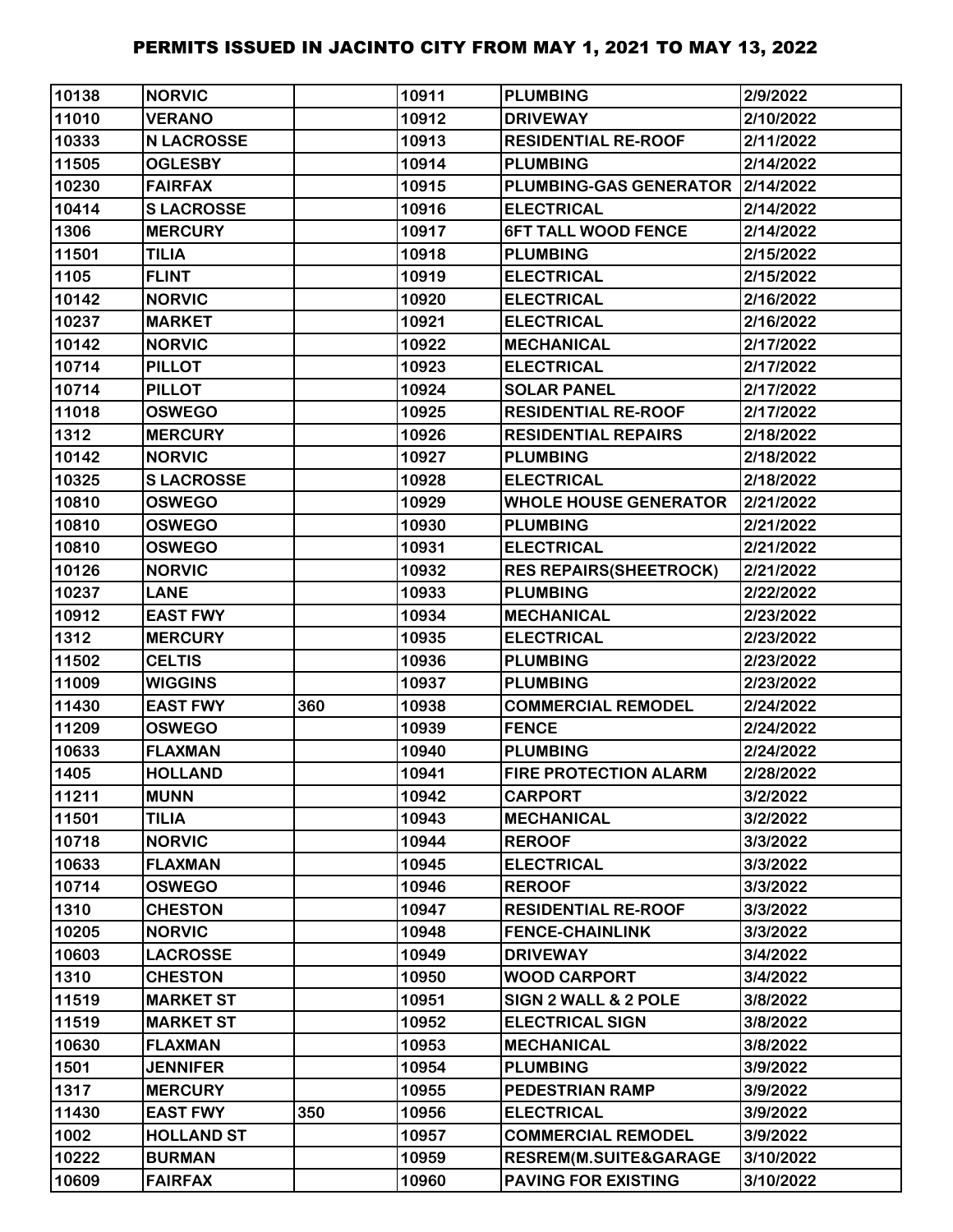| 11450 | <b>EAST FWY</b>   |     | 10961 | <b>COMMERCIAL RE-ROOF</b>           | 3/10/2022 |
|-------|-------------------|-----|-------|-------------------------------------|-----------|
| 11117 | <b>OSWEGO</b>     |     | 10962 | LEVEL-BLK/BASE                      | 3/10/2022 |
| 10934 | <b>VERANO</b>     |     | 10963 | <b>FENCE</b>                        | 3/10/2022 |
| 10117 | <b>FLAXMAN</b>    |     | 10964 | <b>RES.REPAIR FOR FRONT PORCH</b>   | 3/11/2022 |
| 10341 | S OSWEGO          |     | 10965 | <b>DRIVEWAY</b>                     | 3/15/2022 |
| 11121 | <b>MARKET</b>     |     | 10966 | <b>COMMERCIAL REPAIRS</b>           | 3/14/2022 |
| 11430 | <b>EAST FWY</b>   | 360 | 10967 | <b>PLUMBING</b>                     | 3/15/2022 |
| 10110 | <b>MUNN</b>       |     | 10968 | <b>RESIDENTIAL RE-ROOF</b>          | 3/15/2022 |
| 10145 | <b>FLAXMAN</b>    |     | 10969 | <b>WOODEN CARPORT</b>               | 3/16/2022 |
| 10934 | <b>VERANO</b>     |     | 10970 | <b>PLUMBING</b>                     | 3/16/2022 |
| 1725  | <b>HOLLAND</b>    |     | 10971 | <b>FENCE</b>                        | 3/17/2022 |
| 10106 | <b>MUNN</b>       |     | 10972 | <b>RESIDENTIAL-RE-ROOF</b>          | 3/18/2022 |
| 11501 | <b>TILIA</b>      |     | 10973 | <b>ELECTRICAL</b>                   | 3/18/2022 |
| 11610 | <b>OGLESBY</b>    |     | 10974 | <b>RESIDENTIAL REPAIRS</b>          | 3/18/2022 |
| 11117 | <b>OSWEGO</b>     |     | 10975 | <b>RESIDENTIAL REPAIRS</b>          | 3/21/2022 |
| 10241 | <b>LANE</b>       |     | 10976 | <b>RESIDENTIAL REPAIRS</b>          | 3/21/2022 |
| 10502 | <b>PILLOT</b>     |     | 10977 | <b>MAIL BOX</b>                     | 3/22/2022 |
| 10129 | <b>PALESTINE</b>  |     | 10978 | <b>REROOF</b>                       | 3/22/2022 |
| 10729 | <b>PILLOT</b>     |     | 10979 | <b>ELECTRICAL</b>                   | 3/23/2022 |
| 1421  | <b>SERPENTINE</b> |     | 10980 | <b>DRIVEWAY</b>                     | 3/22/2022 |
| 11113 | <b>INVIERNO</b>   |     | 10981 | <b>SOLAR PANNEL</b>                 | 3/23/2022 |
| 11113 | <b>INVIERNO</b>   |     | 10982 | <b>ELECTRICAL</b>                   | 3/23/2022 |
| 10214 | <b>PALESTINE</b>  |     | 10983 | <b>FENCE</b>                        | 3/23/2022 |
| 11117 | <b>OSWEGO</b>     |     | 10984 | <b>RESIDENTIAL - REMODEL</b>        | 3/24/2022 |
|       | <b>BACA</b>       |     | 10985 | <b>RIGHT OF WAY</b>                 | 3/24/2022 |
| 10330 | <b>BURMAN</b>     |     | 10986 | <b>REROOF</b>                       | 3/24/2022 |
| 10342 | <b>N LACROSSE</b> |     | 10987 | <b>DRIVEWAY &amp; PAVING</b>        | 3/24/2022 |
| 11430 | <b>EAST FWY</b>   | 360 | 10988 | <b>MECHANICAL</b>                   | 3/25/2022 |
| 10201 | <b>MUNN</b>       |     | 10989 | <b>FOUNDATION REPAIR</b>            | 3/25/2022 |
| 10502 | <b>LACROSSE</b>   |     | 10990 | <b>RESIDENTIAL REPAIRS</b>          | 3/25/2022 |
| 10506 | <b>LACROSSE</b>   |     | 10991 | <b>RESIDENTIAL REPAIRS</b>          | 3/25/2022 |
| 10222 | <b>BURMAN</b>     |     | 10992 | <b>ELECTRICAL</b>                   | 3/28/2022 |
| 10937 | <b>VERANO</b>     |     | 10993 | <b>PLUMBING</b>                     | 3/29/2022 |
| 11434 | <b>MUNN</b>       |     | 10994 | <b>DEMOLITION-BACK LAUNDRY</b>      | 3/29/2022 |
| 10222 | <b>BURMAN</b>     |     | 10995 | <b>PLUMBING</b>                     | 3/29/2022 |
| 11010 | <b>VERANO</b>     |     | 10996 | <b>ELECTRICAL</b>                   | 3/30/2022 |
| 10133 | <b>MUNN</b>       |     | 10997 | <b>ACCESSORY BUILDING-STOR</b>      | 3/30/2022 |
| 1301  | <b>HORATIO</b>    |     | 10998 | <b>FENCE-WOOD &amp; IRON</b>        | 3/30/2022 |
| 1711  | <b>KERBEY</b>     |     | 10999 | <b>RESIDENTIAL ADDITION</b>         | 3/31/2022 |
| 1405  | <b>HOLLAND</b>    |     | 11000 | <b>ELECTRICAL</b>                   | 3/31/2022 |
| 11502 | <b>CELTIS</b>     |     | 11001 | <b>RESIDENTIAL REPAIRS</b>          | 3/31/2022 |
| 10518 | <b>LACROSSE</b>   |     | 11002 | <b>RESIDENTIAL ADDITION</b>         | 4/1/2022  |
| 11213 | <b>OSWEGO</b>     |     | 11003 | <b>RESIDENITAL REPAIRS</b>          | 4/1/2022  |
| 10625 | <b>FLAXMAN</b>    |     | 11004 | NEW RESIDENTIAL - BUILDING 4/4/2022 |           |
| 11008 | <b>MUNN</b>       |     | 11005 | <b>PLUMBING</b>                     | 4/4/2022  |
| 1626  | <b>JENNIFER</b>   |     | 11006 | REPAIR BACK WOODEN FENC14/4/2022    |           |
| 1438  | <b>BELIN</b>      |     | 11007 | <b>RESD. REPAIRS - WINDOW</b>       | 4/4/2022  |
| 10230 | <b>EAST FWY</b>   |     | 11008 | <b>MECHANICAL</b>                   | 4/4/2022  |
| 11505 | <b>TILIA</b>      |     | 11009 | <b>PLUMBING</b>                     | 4/6/2022  |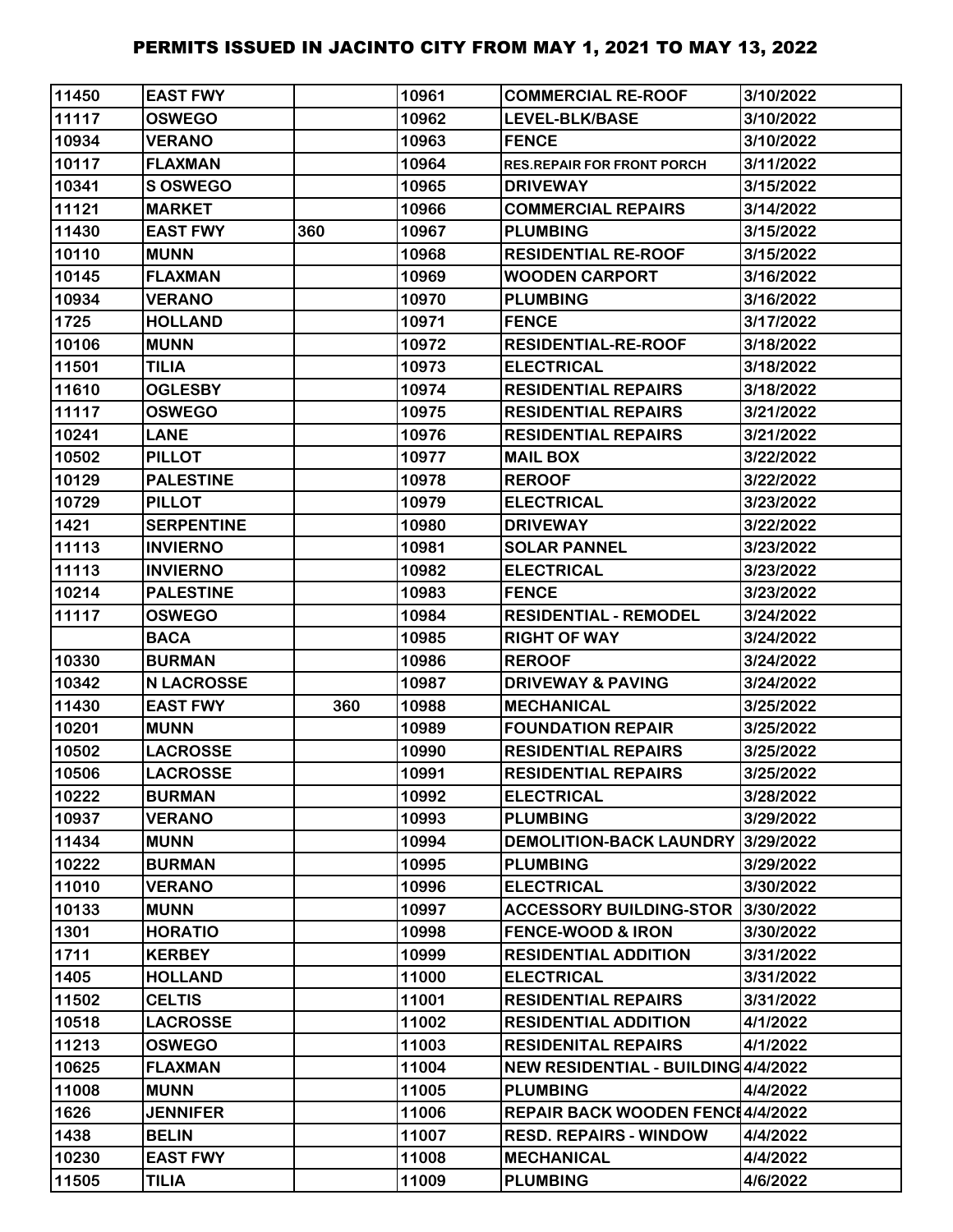| 1718  | <b>CASPERSON</b>  |     | 11010 | <b>SOLAR PANELS</b>                   | 4/6/2022  |
|-------|-------------------|-----|-------|---------------------------------------|-----------|
| 1718  | <b>CASPERSON</b>  |     | 11011 | <b>ELECTRICAL</b>                     | 4/6/2022  |
| 10602 | <b>LACROSSE</b>   |     | 11012 | <b>PAVING</b>                         | 4/6/2022  |
| 10501 | <b>WIGGINS</b>    |     | 11013 | <b>RESIDENTIAL REPAIRS</b>            | 4/6/2022  |
| 10234 | <b>PILLOT</b>     |     | 11014 | <b>RESIDENTIAL RE-ROOF</b>            | 4/7/2022  |
| 10514 | <b>PILLOT</b>     |     | 11015 | <b>RESIDENTIAL RAISE ROOF</b>         | 4/8/2022  |
| 11430 | <b>EAST FWY</b>   | 370 | 11016 | <b>ELECTRICAL</b>                     | 4/8/2022  |
| 10618 | <b>WIGGINS</b>    |     | 11017 | <b>PLUMBING</b>                       | 4/8/2022  |
| 1406  | <b>JENNIFER</b>   |     | 11018 | <b>FENCE-IRON BAR</b>                 | 4/8/2022  |
| 11519 | <b>MARKET 1/2</b> |     | 11019 | <b>ELECTRICAL</b>                     | 4/8/2022  |
| 10314 | <b>FLAXMAN</b>    |     | 11020 | <b>FENCE</b>                          | 4/11/2022 |
| 10345 | N OSWEGO          |     | 11021 | <b>BACK PORCH</b>                     | 4/12/2022 |
| 10915 | <b>FLAXMAN</b>    |     | 11022 | <b>PLUMBING</b>                       | 4/12/2022 |
| 10821 | <b>MUSCATINE</b>  |     | 11023 | <b>PLUMBING</b>                       | 4/12/2022 |
| 10334 | <b>MUSCATINE</b>  |     | 11024 | <b>ACCESSORY BUILDING</b>             | 4/12/2022 |
| 10717 | <b>PILLOT</b>     |     | 11025 | <b>PLUMBING</b>                       | 4/14/2022 |
| 10822 | <b>FLAXMAN</b>    |     | 11026 | <b>LEVEL (PIER &amp; BEAM)</b>        | 4/14/2022 |
| 11618 | <b>LORD</b>       |     | 11027 | <b>REROOF</b>                         | 4/18/2022 |
| 10717 | <b>PILLOT</b>     |     | 11028 | <b>FRONT PORCH</b>                    | 4/18/2022 |
| 11110 | <b>EAST FWY</b>   |     | 11029 | <b>EXT STAIRS &amp; CANOPIES</b>      | 4/19/2022 |
| 10902 | <b>MUSCATINE</b>  |     | 11030 | <b>DRIVEWAY</b>                       | 4/20/2022 |
| 10117 | <b>FLAXMAN</b>    |     | 11031 | <b>FENCE</b>                          | 4/21/2022 |
| 10521 | <b>BURMAN</b>     |     | 11032 | <b>RESIDENTIAL REPAIRS</b>            | 4/21/2022 |
| 10823 | <b>MARKET</b>     |     | 11033 | <b>DEMOLITION</b>                     | 4/21/2022 |
| 11121 | <b>MARKET</b>     |     | 11034 | <b>DOUBLE SIDED SIGN</b>              | 4/21/2022 |
| 11121 | <b>MARKET</b>     |     | 11035 | <b>ELECTRICAL</b>                     | 4/21/2022 |
| 11434 | <b>MUNN</b>       |     | 11036 | <b>RESIDENTIAL ADDITION</b>           | 4/21/2022 |
| 11006 | <b>WIGGINS</b>    |     | 11037 | <b>PORCH</b>                          | 4/22/2022 |
| 11434 | <b>MUNN</b>       |     | 11038 | <b>PLUMBING</b>                       | 4/22/2022 |
| 10330 | <b>PALESTINE</b>  |     | 11039 | <b>WINDOW REPLACEMENT</b>             | 4/22/2022 |
| 10330 | <b>PALESTINE</b>  |     | 11040 | <b>SIGN</b>                           | 4/22/2022 |
| 10342 | <b>CHADWICK</b>   |     | 11041 | <b>REROOF</b>                         | 4/25/2022 |
| 1514  | <b>BELIN</b>      |     | 11042 | <b>MECHANICAL</b>                     | 4/26/2022 |
| 10338 | <b>FLAXMAN</b>    |     | 11043 | <b>RESD REPAIRS-SIDING AND TRI</b>    | 4/26/2022 |
| 10930 | <b>BURMAN</b>     |     | 11044 | PORCH AND CARPORT ADDITION 4/26/2022  |           |
| 10317 | <b>CHADWICK</b>   |     | 11045 | <b>REROOF &amp; SIDING REPAIR</b>     | 4/26/2022 |
| 10625 | <b>OSWEGO</b>     |     | 11046 | 6'6" WOOD FENCE                       | 4/26/2022 |
| 11450 | <b>EAST FWY</b>   |     | 11047 | <b>ELECTRICAL</b>                     | 4/26/2022 |
| 10502 | <b>NORVIC</b>     |     | 11048 | <b>RESD REPAIRS-SIDING &amp; WOOD</b> | 4/27/2022 |
| 10521 | <b>BURMAN</b>     |     | 11050 | <b>PLUMBING</b>                       | 4/27/2022 |
| 10202 | <b>MUNN</b>       |     | 11051 | <b>RESD REPAIRS - SIDING/WINDO</b>    | 4/27/2022 |
| 11003 | <b>MARKET</b>     |     | 11052 | <b>PLUMBING</b>                       | 4/28/2022 |
| 10717 | <b>PILLOT</b>     |     | 11053 | ELECTRICAL MISCELLANEOUS4/28/2022     |           |
| 1417  | <b>SHERYL</b>     |     | 11054 | <b>PLUMBING</b>                       | 4/28/2022 |
| 10909 | <b>WIGGINS</b>    |     | 11055 | <b>REROOF-SHINGLES ONLY</b>           | 4/29/2022 |
| 1514  | <b>BELIN</b>      |     | 11056 | <b>ELECTRICAL</b>                     | 5/2/2022  |
| 11010 | <b>VERANO</b>     |     | 11057 | <b>PLUMBING</b>                       | 5/2/2022  |
| 10221 | <b>LANE</b>       |     | 11058 | <b>REROOF</b>                         | 5/3/2022  |
| 10521 | <b>BURMAN</b>     |     | 11059 | <b>ELECTRICAL</b>                     | 5/3/2022  |